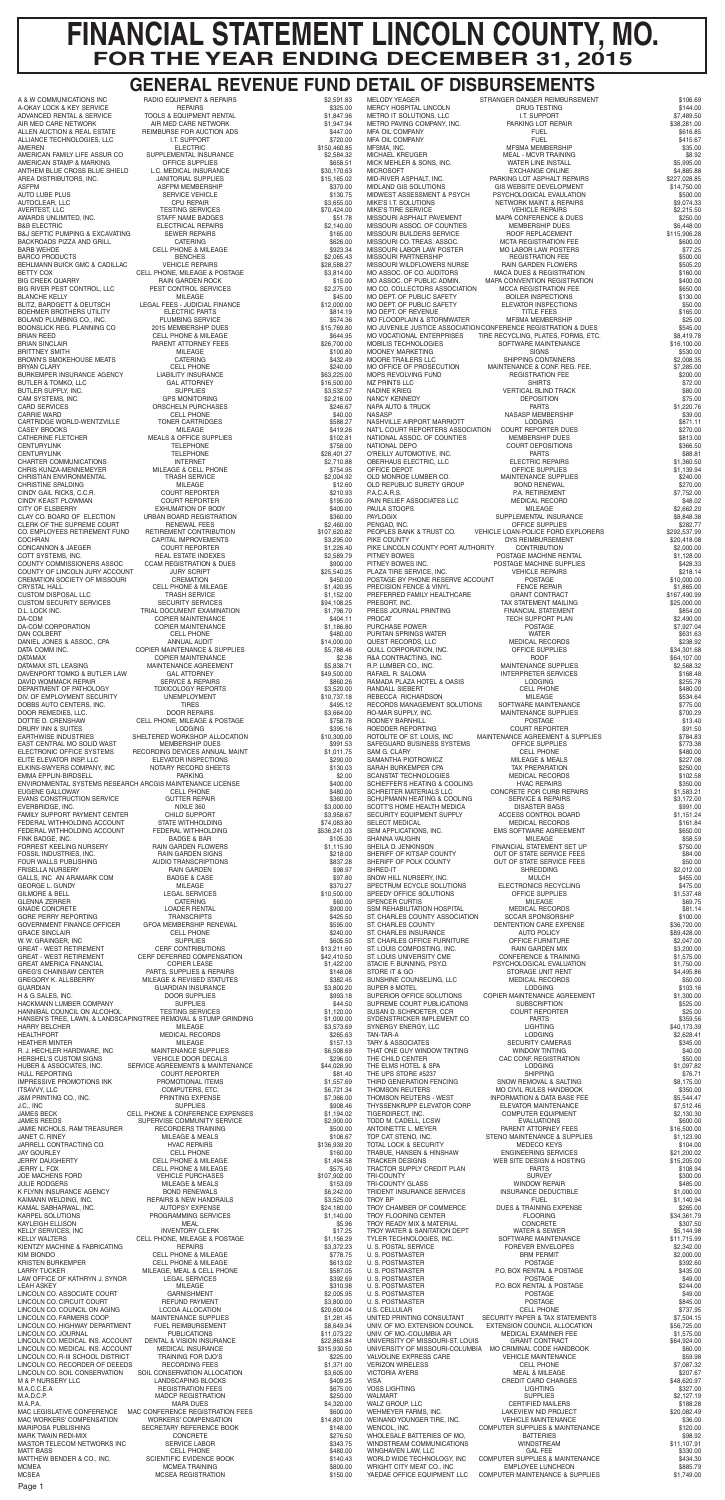# **ROAD AND BRIDGE FUND DETAIL OF DISBURSEMENTS**

A & W COMMUNICATIONS INC RADIO SUPPLIES & REPAIRS \$1,505.05 A-B SIGNS \$225.00 ADVANCED RENTAL & SERVICE THE RESOLUTION OF SALE RENTAL SALES AND \$3,424.28 AIR MED CARE NETWORK **Air Media Care Network** Air Med Care Network \$600.00 AIRGAS USA, LLC 61,199.92 AMEREN ELECTRIC \$5,192.07 AMERICAN FAMILY LIFE ASSUR CO AFLAC SUPPLEMENTAL INS \$3,125.34 ANTHEM BLUE CROSS BLUE SHIELD L.C. MEDICAL INSURANCE \$10.265.43 ASURE TEST, INC. DOT DRUG SCREEN \$724.20 B&J SEPTIC PUMPING & EXCAVATING PUMPED TANK \$210.00 BARCO MUNICIPAL PRODUCTS ROAD SIGNS \$2,534.46 BAX ENGINEERING COMPANY TOPOGRAPHIC SURVEY \$2,910.00 BEDROCK QUARRY, LLC **EXECUTE:** ROCK \$8.717.74 BEHLMANN BUICK GMC & CADILLAC AUTOBODY REPAIRS \$1,956.71 BIG RIVER PEST CONTROL, LLC PEST CONTROL - HWY DEPT \$600.00 BILL SULLIVAN HAULING SERVICES \$44,782.50 BOBCAT OF ST. LOUIS<br>BOEHMER BROTHERS UTILITY FRAME RELECTRIC WIRE F/SALT SHED \$2.485.93 BOEHMER BROTHERS UTILITY ELECTRIC WIRE F/SALT SHED \$2,485.93 BUTLER SUPPLY, INC.<br>C. J. THOMAS COMPANY INC. CONFINENTIAL COUARRY LAND RECLAMATION BOND \$588.00 C. J. THOMAS COMPANY, INC. QUARRY LAND RECLAMATION BOND \$588.00 CARD SERVICES **CARD SERVICES CARD SERVICES 3,855.29** CENTRAL STONE COMPANY COMPANY ROCK ROCK \$2,064.18 CENTURYLINK TELEPHONE - HWY DEPT \$3,860.33 CHAMPION PRECAST, INC BLOCKS F/SALT STORAGE \$6,708.00 CHEMSEARCH START SON THE MAXI-LUBE & ELECTRA COAT START START START START START START START AND ROLL OFF CONTAINER CHRISTIAN ENVIRONMENTAL CHRISTIAN ENVIRONMENTAL CHRISTIAN ENVIRONMENTAL CLEN INDUSTRIES, INC. ROAD SIGNS \$7,999.27 CO. EMPLOYEES RETIREMENT FUND RETIREMENT CONTRIBUTION \$32,557.89 COCHRAN **ENGINEERING - ELM TREE ROAD** \$655.00

INS RENEWAL-PROPERTY & MARINE \$3,497.00

| <b>GENERAL RUND 01</b>                  |                        | CARROLL, PAUL D                                     | 38,326.72                 |
|-----------------------------------------|------------------------|-----------------------------------------------------|---------------------------|
| AMAYA, ASHLEY N                         | 23,719.29              | CARUSO, PRESTON                                     | 37,557.66                 |
| AYERS, VICTORIA                         | 25,589.79              | CASTLE, CODY R                                      | 29,067.74                 |
| <b>BASS, MATTHEW T</b>                  | 33,667.20              | CHASTEEN, MICHAE                                    | 33,783.42                 |
| BELCHER, JR., HARRY                     | 25,500.00              | CLARKSTON, JAMES                                    | 17,606.90                 |
| <b>BIONDO, KIMBERLY</b>                 | 32,612.06              | COLLINS, TONYA                                      | 7,980.00                  |
| <b>BROOKS, CASEY M</b>                  | 47,986.08              | CONTE, MICHAEL                                      | 12,790.36                 |
| <b>BROWNING, BRILEY</b>                 | 1,418.86               | COTTLE, JOHN W                                      | 56,821.92                 |
| <b>BROYLES, MICHELLE</b>                | 14,496.12              | CREECH, ASHLEY                                      | 14,019.20                 |
| BRUNING, WILMA J                        | 22,704.00              | DARTER, DERRECK                                     | 39,486.16                 |
| BURKEMPER, KRISTEN                      | 46,875.22              | DAVIS, RANDALL                                      | 36,379.04                 |
| CLARY, BRYAN                            | 20,431.72              | DOHERTY, ERIN R                                     | 39,268.61                 |
| CLARY, SAM G                            | 47,311.68              | DRUMMOND, TANYA                                     | 42,024.00                 |
| COLBERT, DANIEL                         | 39,707.28              | FANN, JOEL T                                        | 36,004.90                 |
| COX, BETTY J                            | 51,358.08              | FLOYD, KIMBERLY                                     | 37,677.46                 |
| CRENSHAW, DOTTIE                        | 57,033.84              | FLYNN, MADISON                                      | 1,155.00                  |
| CRONK, LYNETTE C                        | 11,974.11              | FLYNN, SEAN                                         | 29,694.13                 |
| <b>CURTIS, SPENCER</b>                  | 47,986.08              | FOX, AMY L                                          | 28,070.60                 |
| DAUGHERTY, GERAL                        | 23,422.80              | GOODMAN, JOSHUA                                     | 16,753.72                 |
| DENATALE, CYNTHIA                       | 23,198.18              | GREGORY, JR., ANTHONY<br><b>GUGLIANO, KEVIN</b>     | 33,534.64<br>23,228.44    |
| DERIENZO, DENISE<br>DICKHERBER, SAVANNA | 37,237.50<br>22,273.45 | HALL, ROBIN                                         | 9,253.13                  |
| DIEPENBROCK, ED                         | 1,278.00               | HAMLIN, PATRICIA                                    | 25,500.00                 |
| DYKE, CECILIA                           | 24,335.10              | HARNEY, PATRICK                                     | 43,841.52                 |
| EBERHARD, JEAN M                        | 25,551.10              | <b>HENDERSON, KATI</b>                              | 34,339.92                 |
| EISENSTEIN, JOEL                        | 45,000.00              | HENDI, NICOLE                                       | 1,487.50                  |
| ELLISON, KAYLEIGH                       | 20,359.58              | HENKE, JOSEPH R                                     | 46,097.25                 |
| EPPLIN-BIRDSELL, EMMA                   | 12,633.35              | HUFFMAN, DAVID J                                    | 23,077.45                 |
| <b>FISCHER, KIMBERLY</b>                | 30,000.00              | HUFFMAN, MICHAEL                                    | 1,473.28                  |
| FLETCHER, CATHER                        | 36,403.92              | HUNT, KEVIN A                                       | 39,693.84                 |
| FLYNN, TAYLOR                           | 29,869.92              | JACKSON, THOMAS                                     | 40,666.75                 |
|                                         | 13,554.32              | JOHNSON, BRIAN K                                    | 37,139.12                 |
| FOMERA, TIFFANI<br>FOX, JERRY L         | 56,015.56              | JOHNSON, JAMES                                      | 8,809.56                  |
| GALLOWAY, EUGENE                        | 33,667.20              | KAIMANN, ANDREW                                     | 37,040.64                 |
| GAMBLE, JESSICA                         | 16,302.23              | KEMP, JEFFREY                                       | 39,639.49                 |
| GNADE, GEORGE                           | 2,762.50               | KENNEY, JOSEPH D                                    | 26,567.20                 |
| GOURLEY, JAY                            | 13,848.51              | <b>KERNS, PATRICK W</b>                             | 37,932.48                 |
| GRAHAM-THOMPSON,                        | 51,906.48              | KINSLER, PATRICIA                                   | 29,867.76                 |
| GUNDY, GEORGE L                         | 77,489.52              | KOSMICKI, JR, FRANK                                 | 36,187.84                 |
| HALL, CRYSTAL M                         | 57,033.84              | LANG, MICHAEL C                                     | 49,437.60                 |
| HEISLER, MATTHEW                        | 270.00                 | LANGE, STACY D                                      | 7,026.84                  |
| IRVIN, ANNA M                           | 37,080.00              | LEWIS, DWAYNE<br>LINGLE, DAVID W                    | 27,780.24                 |
| JOHNSON, MELISSA                        | 17,464.22              | LIPAROTOT, PETE                                     | 38,784.77                 |
| <b>KELLY, BLANCHE C</b>                 | 15,094.53              |                                                     | 14,642.83                 |
| KREUGER, MICHAEL                        | 43,260.00              | LORE V, MELVIN                                      | 5,780.76                  |
| LASH, FRANCES M                         | 33,990.00              | MARKWARDT, TABITHA                                  | 28,000.08                 |
| LAWSON, DIANE M                         | 11,541.64              | MARTIN, AUGUST                                      | 2,250.00                  |
| MCCRACKEN, JAYNE                        | 17,473.81              | MARTIN, PATRICIA                                    | 28,194.16                 |
| MCCUTCHEON, DONNA                       | 7,859.87               | MARTINEZ, JACOB                                     | 38,780.42                 |
| <b>MERRY, MARLENE B</b>                 | 9,624.19               | MASCHMIDT, ADAM                                     | 38,326.72                 |
| MERRY, SUSAN S                          | 33,990.00              | MATECH, GEICHA                                      | 7,736.48                  |
| MINTER, HEATHER                         | 25,568.40              | MAUZY, JODI A                                       | 43,495.92                 |
| NEEL, AMANDA J                          | 38,245.44              | MCCOY, TRACY A                                      | 47,079.74                 |
| O'BRIEN, BRENDA                         | 32,760.00              | MCNAIL, MASON J                                     | 55,884.90                 |
| PIOTROWICZ, SAMANTHA                    | 25,463.22              | MERGENTHAL, KIMBERLY                                | 31,541.04                 |
| PONDER, SHANE                           | 520.00                 | MERKEL, BECKY                                       | 31,541.04                 |
| REED, BRIAN                             | 6,499.92               | MERKEL, MICHAEL                                     | 48,093.46                 |
| RHODES, BRIANNA                         | 275.40                 | MITCHUM, TINA R                                     | 38,891.32                 |
| RICHARDSON, REBECCA                     | 51,295.44              | MUDD, R.GEANINE                                     | 31,541.04                 |
| RINEY, JANET C                          | 38,199.12              | MURPHY, JOHN                                        | 29,842.59                 |
| RODGERS, JULIE A                        | 32,136.00              | NICHOLSON, JR, JOHN                                 | 41,279.52                 |
| RYAN, JUDY E                            | 32,791.20              | NOLAND, CALEB J                                     | 32,920.64                 |
| SIEBERT, RANDY S                        | 42,559.44              | NORTON, MICHAEL                                     | 36,223.69                 |
| SMITH, BRITTANY                         | 24,727.88              | PIRTLE, MICHAEL                                     | 50,541.83                 |
| SOOTS, LAURA A                          | 25,708.80              | REEDS, WILLIAM R                                    | 28,349.92                 |
| STEWART, CLAY                           | 14,421.00              | RILEY, JACQLYN                                      | 28,142.24                 |
| <b>SULLIVAN, RACHEL</b>                 | 1,430.00               | ROBINSON, ALEXANDER                                 | 24,446.80                 |
| THOMPSON, TIMOTHY                       | 14,633.32              | RYAN, AARON                                         | 35,709.92                 |
| TUCKER, LARRY W                         | 79,999.92              | SCHIEFFER, JAMES                                    | 10,453.76                 |
| VACCARO, KECIA L                        | 9,913.00               | SCHUSTER, JAMEY                                     | 36,092.24                 |
| VAUGHN, SHANNA L                        | 30,092.48              | STEEN, JEREMY W                                     | 46,003.68                 |
| WALTERS, KELLY                          | 17,484.00              | STRAUSER, AMANDA                                    | 4,086.25                  |
| WARD, CARRIE                            | 32,572.67              | SUTTON, BILLY J                                     | 43,463.89                 |
| WEHDE, BARBARA R                        | 57,033.84              | TANNEHILL, ROGER                                    | 16,840.32                 |
| WHIDDON, SAMUEL                         | 21,004.24              | THOMAS, DELORIES                                    | 21,540.64                 |
| <b>WIELAND, PATTY</b>                   | 8,579.97               | THOMAS, ROBERT D                                    | 27,000.00                 |
| WINKELMEIER, DAVID                      | 25,568.40              | TIPPETT, AMY N                                      | 39,401.29                 |
| WOMMACK ASKEY, LEAH                     | 134,384.64             | TIPTON II, GREGORY                                  | 46,512.00                 |
| <b>TOTAL GENERAL</b>                    | 2,283,913.67           | TUNISON, ZACHARY                                    | 24,423.37                 |
|                                         |                        | VINING, ERIK                                        | 41,316.50                 |
| <b>ROAD &amp; BRIDGE FUND 02</b>        | 28,193.92              | <b>WIDEMAN, ROBERT</b>                              | 48,719.80                 |
| ANDERSON, KYLE                          |                        | WIDEMAN, TIMOTHY                                    | 28,583.56                 |
| <b>BARNES, JUSTIN A</b>                 | 43,404.55              | WILLIAMS, CHRISTOPHER                               | 37,228.32                 |
| COTTLE, JACE                            | 3,087.50               | WILSON, CYNTHIA                                     | 13,465.32                 |
| <b>ENGLISH, MICHAEL</b>                 | 44,051.02              | WINGRON, SEAN                                       | 28,832.96                 |
| <b>FERGUSON, PATRICK</b>                | 20,656.13              | ZEPP-HINTON, REGINA<br><b>TOTAL LAW ENFORCEMENT</b> | 34,593.36<br>3,141,314.67 |
| GIBSON, DENNIS D<br>HARRIS, ADAM J      | 37,063.71<br>40,466.93 |                                                     |                           |
| HARRISON, DANNY                         | 41,880.06              | <b>ASSESSMENT 04</b>                                | 6,933.36                  |
| HOUSTON, ROBERT                         | 30,910.10              | BENNETT, WENDY                                      |                           |
| HUBER, JR., DONALD                      | 42,920.78              | <b>BISHOP, KEVIN L</b>                              | 50,922.96                 |
| KISOR, JANICE E                         | 30,945.45              | BROWN, BRIAN D                                      | 32,647.20                 |
| <b>KREUGER, AUSTIN</b>                  | 8,404.82               | FAIR, KAY                                           | 26,316.96                 |
| LEHMKUHL, LAWRENCE                      | 33,088.74              | HONERKAMP, REBECCA                                  | 10,173.37                 |
| LILLEY, DONALD E                        | 54,559.11              | MONTGOMERY, JAMES                                   | 20,226.40                 |
| LILLEY, JAMES D                         | 42,122.63              | MUDD, LINDA K                                       | 23,159.30                 |
| MOSBY, BRADLEY J                        | 33,919.65              | PETERSON, CYNTHIA<br>RAMSOUR, MICHELE               | 23,798.68<br>21,611.05    |
| O'HANLON, JAMES<br>PALLARDY, CHRIS      | 783.00<br>19,385.05    | RICHTER, DEBORAH                                    | 27,660.24                 |
| PONDER, JEAN                            | 3,650.49               | SCHULTE, SUSAN D                                    | 32,894.72                 |
| POPE, ZACHARY                           | 1,283.33               | SHAFFER, CHRISTINA                                  | 26,745.60                 |
| ROETTGER, RANDY                         | 31,129.66              | SHUFORD, KAREN A                                    | 37,955.04                 |
| SCHULTE, PAUL W                         | 40,651.77              | STEPHENS, STACY                                     | 5,200.02                  |
| TAPLEY, ERIC B                          | 45,786.04              | WILLERDING, TERI                                    | 28,848.42                 |
| TWELLMAN, MARK G                        | 35,252.70              | <b>TOTAL ASSESSMENT</b>                             | 375,093.32                |
| WAGONER, DOUGLAS<br>WALLACE, PAUL B     | 2,344.27<br>61,349.15  | 911 FUND 07                                         |                           |
| WEBER, LANCE E                          | 43,375.75              | ADCOCK, STACEY                                      | 29,303.83                 |
| WEHDE, VICTORIA                         | 2,860.00               | <b>BURKEMPER, ELLIOT</b>                            | 216.32                    |
| WEITKAMP, DAVID                         | 33,379.43              | <b>BURT, CHANNON R</b>                              | 28,413.84                 |
| WILLIS, JESSE                           | 3,862.50               | CARVER, PAMELA                                      | 16,599.98                 |
| WILSON, JESSE                           | 39,016.02              | COFFEE, LINDSEY                                     | 27,620.84                 |
| <b>TOTAL ROAD &amp; BRIDGE</b>          | 899,784.26             | EDEN, TRACY C                                       | 39,234.62                 |
| <b>LAW ENFORCEMENT TRUST 03</b>         |                        | FARMER, MIA R<br>GIANNAKIS, SAVANNAH                | 42,761.28<br>28,413.84    |
| ADKINS, JACOB                           | 30,887.59              | GOETSCH, LISA D                                     | 34,879.98                 |
| ALLEN, JACOB D                          | 17,498.04              | HANSON, NICOLE                                      | 24,621.20                 |
| ALLEY, DAVID                            | 2,561.52               | HARRELL, MARGIE                                     | 49,779.84                 |
| ARCHER, PEYTON B                        | 31,233.84              | HEIL, DYLAN R                                       | 28,413.84                 |
| ASHER, DANIEL G                         | 40,198.50              | <b>HEINS, BRITTANY</b>                              | 28,878.45                 |
| AUER, JAMES                             | 35,709.92              | HOCKERSON, TIFFANY                                  | 17,062.50                 |
| BEAMER, LAWRENCE                        | 28,349.92              | LEWIS, ALISHA R                                     | 35,495.28                 |
| BEEMAN, BRADLEY                         | 11,260.51              | MARSHALL, HEATHER                                   | 7,766.73                  |
| BEHLE, PAUL A                           | 28,349.92              | MARTIN, RONALD                                      | 38,817.71                 |
| BELL, SHAWN M                           | 37,307.58              | MOSER, GLEN L                                       | 41,722.90                 |
| <b>BERTELS, SHEENA</b>                  | 25,933.48              | NIEDERER, MICHAEL                                   | 27,846.00                 |
| BINDER, ANDREW L                        | 45,513.12              | POWELL, CONNIE                                      | 38,402.16                 |
| BOESSEN, JENNA                          | 4,060.00               | PRESSLEY, BARBARA                                   | 27,266.88                 |
| BONNEY, SCOTT L                         | 31,087.20              | REED, JEFFERY A                                     | 21,159.12                 |
| <b>BOSLEY, CHRISTOP</b>                 | 61,002.41              | REYNOLDS, LORIE                                     | 39,433.68<br>27,524.64    |
| BOTE, NICHOLAS                          | 13,621.08              | RICHARDSON, BRIAN                                   | 29,967.27                 |
| BOWEN, ROBERT B                         | 44,708.16              | ROBERTS, JAMES C                                    |                           |
| <b>BROTHERTON, ERIC</b>                 | 24,362.76              | STEINMEYER, CARRIE<br><b>TOTAL 911</b>              | 23,560.16<br>755,162.89   |
| CAIN, JOSHUA                            | 27,000.00              |                                                     |                           |

# **GROSS SALARIES BY FUND ROAD AND BRIDGE FUND DETAIL OF DISBURSEMENTS CON'T.**

| COMPASS MINERALS AMERICA                                       | <b>BULK SALT</b>                                                                                     | \$22,715.27                 |
|----------------------------------------------------------------|------------------------------------------------------------------------------------------------------|-----------------------------|
| CONTECH CONSTRUCTION PRODUCTS                                  | <b>CULVERT PIPE</b><br>CONTRACTORS & MUNICIPAL SWEEPING ______ WATER TRUCK RENTAL FOR FLOOD RECOVERY | \$37,412.52<br>\$1,048.00   |
| CROSS-MIDWEST TIRE CO.                                         | WHEEL & WHEEL REPAIR                                                                                 | \$1,331.70                  |
| CUIVRE RIVER ELECTRIC COOP                                     | REPAIR DAMAGED TRANSFORMER                                                                           | \$1,102.83                  |
| CUIVRE RIVER ELECTRIC COOP                                     | ELECTRIC - HWY DEPT                                                                                  | \$7,102.22                  |
| CUSTOM DISPOSAL LLC<br>OWEN DAMERON                            | TRASH SERVICE - HWY DEPT<br><b>HAULING</b>                                                           | \$504.00<br>\$27,667.50     |
| DATA COMM INC.                                                 | CONTRACT BASE RATE FEE                                                                               | \$508.00                    |
| DEPARTMENT OF NATURAL RESOURCES                                | LAND DISTURBANCE PERMIT - DNR                                                                        | \$1,500.00                  |
| DIV. OF EMPLOYMENT SECURITY                                    | <b>UNEMPLOYMENT</b>                                                                                  | \$4,629.73                  |
| EL RANCHO TOWING LLC<br>ENERGY PETROLEUM COMPANY               | <b>TOWING SERVICE</b><br>FUEL EXPENSE                                                                | \$70.00<br>\$207,625.57     |
| ENNIS IMPLEMENT CO.                                            | PARTS & EQUIPMENT                                                                                    | \$2,144.93                  |
| ERB EQUIPMENT CO INC                                           | PARTS & EQUIPMENT                                                                                    | \$9,422.21                  |
| EVELAND EXCAVATING & HAULING                                   | <b>HAULING</b>                                                                                       | \$62.933.50                 |
| FARMERS ELEVATOR AND SUPPLY                                    | WATER FOR GRADING FAIRVIEW CHURCH ROAD                                                               | \$162.00                    |
| FEDERAL WITHHOLDING ACCOUNT<br>FEDERAL WITHHOLDING ACCOUNT     | <b>STATE WITHHOLDING</b><br>FEDERAL WITHHOLDING                                                      | \$28,777.00<br>\$217,625.20 |
| FLYNN DRILLING COMPANY, INC                                    | SERVICE CALL - WELL HOUSE                                                                            | \$75.00                     |
| FRED WEBER, INC.                                               | <b>ASPHALT</b>                                                                                       | \$66,361.14                 |
| G & M CONCRETE & ASPHALT                                       | <b>ASPHALT</b>                                                                                       | \$330,782.26                |
| <b>GNADE CONCRETE</b><br>W. W. GRAINGER, INC                   | SKID LOADER RENTAL<br><b>SUPPLIES</b>                                                                | \$200.00<br>\$74.80         |
| GREAT - WEST RETIREMENT                                        | CERF CONTRIBUTIONS                                                                                   | \$5,887.66                  |
| GREAT - WEST RETIREMENT                                        | CERF DEFERRED COMPENSATION                                                                           | \$18,838.53                 |
| GREAT RIVER ASSOCIATES, INC                                    | <b>ENGINEERING SERVICES</b>                                                                          | \$161,402.50                |
| GREG'S CHAINSAW CENTER<br><b>GUARDIAN</b>                      | <b>SUPPLIES &amp; REPAIRS</b><br><b>GUARDIAN INSURANCE</b>                                           | \$988.32<br>\$70.56         |
| GUNTHER SALT COMPANY                                           | <b>BULK ICE CONTROL SALT</b>                                                                         | \$29,734.89                 |
| R. J. HECHLER HARDWARE, INC                                    | SUPPLIES FOR BARRICADES                                                                              | \$288.27                    |
| J.C., INC                                                      | <b>SHOP SUPPLIES</b>                                                                                 | \$717.33                    |
| jb audio<br>JOHN FABICK TRACTOR CO.                            | RADIO SUPPLIES & REPAIRS<br>PARTS & EQUIPMENT RENTAL                                                 | \$159.97                    |
| KELLY SERVICES, INC                                            | TEMP OFFICE HELP                                                                                     | \$45,091.98<br>\$2,736.00   |
| KIENTZY MACHINE & FABRICAT                                     | <b>REPAIRS</b>                                                                                       | \$2,836.17                  |
| KIMATERIALS, INC                                               | <b>CONCRETE SAND</b>                                                                                 | \$423.69                    |
| KINION SALVAGE                                                 | <b>TOWING SERVICE</b>                                                                                | \$2,775.00                  |
| KNAPHEIDE TRUCK EQ CENTER<br>KNAPHEIDE TRUCK EQUIPMENT         | PARTS & REPAIRS<br>SNOW WHEELS W/ADJUSTERS                                                           | \$5,054.89<br>\$4,200.00    |
| LARRY E. ADAMS                                                 | <b>HAULING SERVICES</b>                                                                              | \$87,080.00                 |
| LEGALSHIELD                                                    | LEGALSHIELD                                                                                          | \$1,315.44                  |
| LINCOLN CO. FARMERS COOP                                       | <b>SUPPLIES</b>                                                                                      | \$968.40                    |
| LINCOLN CO. JOURNAL                                            | <b>PUBLICATIONS</b>                                                                                  | \$2,420.52                  |
| LINCOLN CO. MEDICAL CENTER<br>LINCOLN CO. MEDICAL INS. ACCOUNT | <b>DRUG TESTING</b><br>L.C. GUARDIAN INSURANCE                                                       | \$710.00<br>\$9,581.17      |
| LINCOLN CO. MEDICAL INS. ACCOUNT                               | L.C. MEDICAL INSURANCE                                                                               | \$119,627.65                |
| LINCOLN CO. RECORDER OF DEEEDS                                 | RECORDING FEES                                                                                       | \$150.00                    |
| MAC WORKERS' COMPENSATION                                      | WORK COMP INSURANCE 2015                                                                             | \$50,448.00                 |
| MAGRUDER CONSTRUCTION CO<br>MAGRUDER LIMESTONE CO., INC        | <b>BRIDGE REPAIRS - STANEK RD</b><br>ROCK & CHIPS                                                    | \$78,898.50<br>\$700,528.11 |
| MANSFIELD OIL COMPANY                                          | FUEL & DIESEL                                                                                        | \$13,891.98                 |
| MANSFIELD OIL COMPANY, INC                                     | FUEL & DIESEL                                                                                        | \$22,792.75                 |
| MARK TWAIN REDI-MIX                                            | CONCRETE                                                                                             | \$471.00                    |
| MCKNIGHT TIRE CO., INC.                                        | <b>TIRES</b>                                                                                         | \$35,521.65                 |
| MERCY HOSPITAL LINCOLN                                         | DRUG TESTING                                                                                         | \$173.00                    |
| METAL CULVERTS, INC.<br>MFR TIRE SERVICES INC                  | <b>CULVERT PIPE &amp; BANDS</b><br><b>TIRES</b>                                                      | \$4.713.60<br>\$1,101.00    |
| MICK MEHLER & SONS, INC.                                       | <b>HAULING SERVICES</b>                                                                              | \$78.767.50                 |
| MIKE'S I.T. SOLUTIONS                                          | <b>COMPUTERS &amp; IT SERVICES</b>                                                                   | \$2,456.88                  |
| MISSOURI LTAP                                                  | <b>TRAINING</b>                                                                                      | \$1,100.00                  |
| MISSOURI PETROLEUM PRODUCTS                                    | AGGREGATE SEAL & OIL PRODUCTS                                                                        | \$394,569.50                |
| MO DEPT. OF NATURAL RESOURCES<br>MO DEPT. OF NATURAL RESOURCES | QUARRY PERMIT-MOG490616<br><b>QUARRY PERMIT FEE</b>                                                  | \$200.00<br>\$1,924.00      |
| MO DEPT. OF PUBLIC SAFETY                                      | <b>AIR TANK CERT</b>                                                                                 | \$20.00                     |
| MO DEPT. OF REVENUE                                            | TITLE FEES (2) 2015 F250'S                                                                           | \$44.00                     |
| MO VOCATIONAL ENTERPRISES                                      | LICENSE PLATES                                                                                       | \$101.40                    |
| MORDT TRACTOR & EQUIPMENT                                      | PARTS & REPAIRS                                                                                      | \$5,255.31                  |
| NAPA AUTO & TRUCK<br>NEUMAYER EQUIP. CO., INC.                 | <b>PARTS</b><br>GAS PUMP PARTS & REPAIR                                                              | \$32,237.14<br>\$2,693.51   |
| O'REILLY AUTOMOTIVE, INC.                                      | <b>PARTS</b>                                                                                         | \$336.72                    |
| OBERHAUS ELECTRIC, LLC                                         | SALT BUILDING ELECTRICITY                                                                            | \$2,800.00                  |
| OLD MONROE LUMBER CO.                                          | <b>SUPPLIES</b>                                                                                      | \$243.70                    |
| PACE CONSTRUCTION COMPANY                                      | OVERLAY OF COUNTY ROADS                                                                              | \$905,718.53                |
| PAYLOGIX<br>PLAZA TIRE SERVICE, INC.                           | AMERICAN FIDELITY SUPPLEMENTAL<br>WHEEL BALANCE '15 F250                                             | \$1,180.08<br>\$72.00       |
| PRICE-GNADE FORD MERCURY                                       | <b>PARTS</b>                                                                                         | \$463.67                    |
| PUBLIC WATER SUPPLY DIST.                                      | WATER & SEWER - HWY DEPT                                                                             | \$5,060.73                  |
| QUILL CORPORATION, INC.                                        | OFFICE SUPPLIES                                                                                      | \$634.08                    |
| R.P. LUMBER CO., INC.<br>RACHEL GIACOPELLI                     | <b>SUPPLIES</b><br>TIRE & RIM REPAIR REIMB.                                                          | \$1,406.61<br>\$311.61      |
| RIVERSIDE ICE CO.                                              | <b>ICE</b>                                                                                           | \$344.25                    |
| RO-MAR SUPPLY, INC.                                            | <b>SUPPLIES</b>                                                                                      | \$549.99                    |
| ROLAND MACHINERY COMPANY                                       | GRADER BLADES                                                                                        | \$15,293.80                 |
| RUDD EQUIPMENT COMPANY                                         | <b>HYDRAULIC PUMP</b>                                                                                | \$10,727.88                 |
| RUSH TRUCK CENTERS<br>S.J. SMITH CO., INC.                     | PARTS & REPAIRS<br>INDUSTRIAL GAS                                                                    | \$5,984.53<br>\$654.44      |
| SCHREITER MATERIALS LLC                                        | <b>CONCRETE</b>                                                                                      | \$11,842.00                 |
| SCI ENGINEERING, INC                                           | ASPHALT TESTING SERVICES                                                                             | \$10,006.80                 |
| SHAFER, KLINE & WARREN, INC                                    | ENGINEERING SERVICES                                                                                 | \$209,938.74                |
| SIEVEKING INC.<br>SKYLINE DIESEL REPAIR                        | <b>BULK OIL</b><br><b>TOWING SERVICE</b>                                                             | \$8,281.18<br>\$1,000.00    |
| ST. CHARLES INSURANCE                                          | LIABILITY INSURANCE                                                                                  | \$23,805.00                 |
| STANEK AUTO & SUPPLY                                           | <b>PARTS</b>                                                                                         | \$29.67                     |
| SUPER 8 MOTEL                                                  | LODGING-DISASTER RECOVERY                                                                            | \$5,840.00                  |
| SYDENSTRICKER IMPLEMENT CO                                     | <b>PARTS</b>                                                                                         | \$1,062.42                  |
| SYN-TECH SYSTEMS, INC.<br>THE POOL GUYS                        | FUEL SYSTEM WARRANTY RENEWAL<br>STRAINER COVER F/BRINE TANK                                          | \$1,837.50<br>\$59.99       |
| TRACTOR SUPPLY FARM & HOME                                     | <b>PARTS</b>                                                                                         | \$44.97                     |
| TRACTOR SUPPLY CREDIT PLAN                                     | <b>SUPPLIES</b>                                                                                      | \$1,166.26                  |
| TRI-COUNTY GLASS                                               | CHIP REPAIR                                                                                          | \$49.95                     |
| TWIN HILL STOCK FARM                                           | <b>HAULING SERVICES</b>                                                                              | \$35,634.00                 |
| VANGUARD Truck Center<br>VERIZON WIRELESS                      | PARTS & REPAIRS<br>CELL PHONE - HWY DEPT                                                             | \$32,205.77<br>\$1,922.06   |
| VISA                                                           | CREDIT CARD CHARGES                                                                                  | \$967.64                    |
| WACO TRUCK SERVICE, INC.                                       | PARTS & REPAIRS                                                                                      | \$911.84                    |
| WALMART                                                        | DIGITAL CAMERAS                                                                                      | \$430.92                    |
| WARRENTON OIL COMPANY                                          | FUEL & DIESEL                                                                                        | \$39,221.31                 |
| WEINAND YOUNGER TIRE, INC.<br>WOODY'S MUNICIPAL SUPPLY CO.     | <b>REPAIRS</b><br><b>BLADES &amp; CHAINS</b>                                                         | \$4,917.69<br>\$1,584.07    |
| WREN TRUCKING LLC                                              | <b>HAULING SERVICES</b>                                                                              | \$15,137.50                 |
| WRIGHT CITY MEAT CO., INC                                      | LUNCHEON - FLOOD RECOVERY                                                                            | \$588.76                    |
| ZEP MANUFACTURING CO., INC                                     | <b>SHOP SUPPLIES</b>                                                                                 | \$454.43                    |
| ZONE GROUP LLC                                                 | ROAD STRIPING                                                                                        | \$20,431.22                 |

# **LAW ENFORCEMENT TRUST FUND DETAIL OF DISBURSEMENTS**

| A & W COMMUNICATIONS INC                                 | <b>EQUIPMENT &amp; REPAIRS</b>                                | \$639.55     |
|----------------------------------------------------------|---------------------------------------------------------------|--------------|
| A E EQUIPMENT SALES SERVICE                              | <b>LIFT REPAIR</b>                                            | \$739.00     |
| A-B SIGNS                                                | K9 UNIT STICKER                                               | \$6.50       |
| AIR MED CARE NETWORK                                     | Air Med Care Network                                          | \$596.06     |
| AMEREN                                                   | <b>ELECTRIC &amp; GAS</b>                                     | \$67,611.83  |
| AMERICAN FAMILY LIFE ASSUR CO                            | AFLAC SUPPLEMENTAL INS                                        | \$6,884.42   |
| ANTHEM BLUE CROSS BLUE SHIELD                            | L.C. MEDICAL INSURANCE                                        | \$40,543.57  |
| AREA DISTRIBUTORS, INC.                                  | <b>DETERGENT</b>                                              | \$249.87     |
| BEAL RADIOLOGY PC                                        | RAD EXAM                                                      | \$49.00      |
| <b>BLUE BOOK</b>                                         | MISSOURI BLUE BOOK                                            | \$102.95     |
| <b>BRIAN'S TOWING</b>                                    | TOWING SERVICES                                               | \$275.00     |
| CBM MANAGED SERVICES                                     | KITCHEN SUPPLIES                                              | \$52,767.96  |
| CHARTER COMMUNICATIONS                                   | <b>INTERNET</b>                                               | \$227.05     |
| CHRISTIAN ENVIRONMENTAL<br>CO. EMPLOYEES RETIREMENT FUND | TRASH SERVICE - JAIL                                          | \$1,309.46   |
|                                                          | RETIREMENT CONTRIBUTION                                       | \$163,469.97 |
| COOKS CORRECTIONAL                                       | <b>SUPPLIES</b>                                               | \$983.08     |
| COOPER MANAGEMENT TRAINING                               | QUICKBOOKS RECOVERY                                           | \$195.00     |
| <b>CUSTOM DISPOSAL LLC</b>                               | <b>TRASH SERVICE - JAIL</b>                                   | \$1,536.00   |
| DIAMOND DRUGS, INC.                                      | <b>MEDICIATIONS</b>                                           | \$6,179.31   |
| DIV. OF EMPLOYMENT SECURITY                              | <b>UNEMPLOYMENT</b>                                           | \$17,691.00  |
| DOBBS AUTO CENTERS, INC.                                 | <b>TIRES</b>                                                  | \$9,147.78   |
|                                                          | ED. ROEHR SAFETY PRODUCTS UNIFORM & VEHICLE ACCESSORY EXPENSE | \$10,436.78  |
| EL RANCHO TOWING LLC                                     | <b>TOWING SERVICES</b>                                        | \$97.00      |
| EL SHADDAI RANCH MINISTRIES                              | DARE CAMP                                                     | \$5,000.00   |
| FAMILY SUPPORT PAYMENT CENTER                            | CHILD SUPPORT                                                 | \$22,219.50  |
| FASTENAL COMPANY                                         | <b>PARTS</b>                                                  | \$14.09      |
| FEDERAL WITHHOLDING ACCOUNT                              | STATE WITHHOLDING                                             | \$97,146.20  |
| FEDERAL WITHHOLDING ACCOUNT                              | FEDERAL WITHHOLDING                                           | \$743,549.28 |
| GREAT - WEST RETIREMENT                                  | CERF CONTRIBUTIONS                                            | \$20,763.32  |
| GREAT - WEST RETIREMENT                                  | CERF DEFERRED COMPENSATION                                    | \$25,827.80  |
| GREG'S GLASS, LLC                                        | <b>WINDSHIELD REPAIR</b>                                      | \$50.00      |
| GREGORY F.X. DALY, COLLECTOR                             | ST. LOUIS CITY TAX WITHHOLDING                                | \$274.18     |
| <b>GUARDIAN</b>                                          | <b>GUARDIAN INSURANCE</b>                                     | \$1,769.08   |
| R. J. HECHLER HARDWARE, INC                              | <b>SUPPLIES</b>                                               | \$11.94      |
| HOSPITALMD OF TROY, INC                                  | MEDICAL SERVICE                                               | \$760.00     |
| <b>J.C. AUTO TRUCK</b>                                   | <b>PARTS</b>                                                  | \$130.00     |
| JIM TRENARY OF TROY, INC.                                | <b>PARTS</b>                                                  | \$498.25     |
| KUNA FOODSERVICE                                         | FOOD SERVICE SUPPLIES                                         | \$1,175.32   |
| LAW ENFORCEMENT SYSTEMS, INC                             | <b>TRAFFIC TICKETS</b>                                        | \$307.00     |
| LEGALSHIELD                                              | LEGALSHIELD                                                   | \$2,514.27   |
| LEON UNIFORM COMPANY, INC.                               | UNIFORM EXPENSE                                               | \$423.94     |
| LEWIS BROS. BAKERIES, INC                                | PRISONER MEALS                                                | \$5,286.40   |
| LINCO TRUCK & TRACTOR REPAIR                             | REPAIR                                                        | \$455.20     |
| LINCOLN CO. ASSOCIATE COURT                              | <b>GARNISHMENT</b>                                            | \$1,974.95   |
| LINCOLN CO. HEALTH DEPT.                                 | SUBSTITUTE NURSE                                              | \$3,334.84   |
| LINCOLN CO. HIGHWAY DEPARTMENT                           | <b>FUEL EXPENSE</b>                                           | \$82,351.29  |
|                                                          |                                                               | Page         |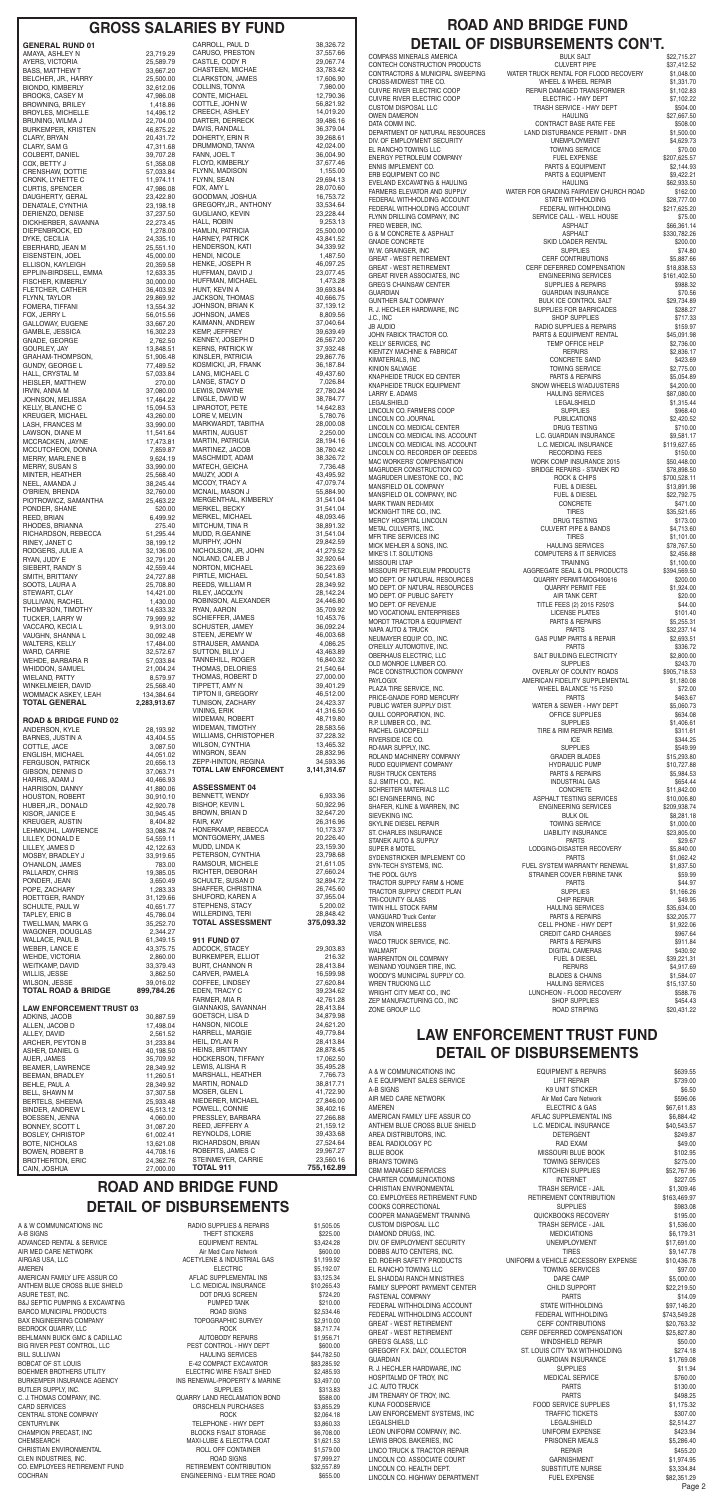### **911 FUND DETAIL OF DISBURSEMENTS**

| A & W COMMUNICATIONS INC       | <b>SERVICE &amp; REPAIRS</b>              | \$8,736.37   |
|--------------------------------|-------------------------------------------|--------------|
| AIR MED CARE NETWORK           | Air Med Care Network                      | \$200.00     |
| AMEREN                         | <b>ELECTRIC</b>                           | \$5,879.82   |
| AMERICAN FAMILY LIFE ASSUR CO  | AFLAC SUPPLEMENTAL INS                    | \$4,391.60   |
| AMERICAN FLOOR MATS            | <b>FLOOR MATS</b>                         | \$1,068.18   |
| AMERICOM IMAGING SYSTEMS       | CONTRACT BASE RATE FEE                    | \$888.06     |
| ANTHEM BLUE CROSS BLUE SHIELD  | L.C. MEDICAL INSURANCE                    | \$11,243.09  |
| T&TA                           | <b>TELEPHONE</b>                          | \$1,285.08   |
| <b>BARB PRESSLEY</b>           | <b>MEALS</b>                              | \$20.81      |
| BIG RIVER PEST CONTROL, LLC    | PEST CONTROL - KK TOWER BLDG              | \$100.00     |
| CARRIE STEINMEYER              | <b>MILEAGE</b>                            | \$32.85      |
| <b>CENTURYLINK</b>             | NORTEL HANDSET                            | \$38.60      |
| <b>CENTURYLINK</b>             | <b>TELEPHONE</b>                          | \$72,246.83  |
| CHANNING BETE COMPANY, INC     | HEARTSAVER CPR DVD SET                    | \$163.50     |
| <b>CHANNON BURT</b>            | MILEAGE - TRAINING                        | \$142.04     |
| CHARTER COMMUNICATIONS         | <b>INTERNET</b>                           | \$1,699.75   |
| CK POWER PRODUCTS, INC.        | <b>GENERATOR INSPECTION &amp; REPAIRS</b> | \$4,539.90   |
| CO. EMPLOYEES RETIREMENT FUND  | RETIREMENT CONTRIBUTION                   | \$38,664.12  |
| DA-COM                         | TOSHIBA COPIER MAINT CONTRACT             | \$1,734.24   |
| <b>DA-COM CORPORATION</b>      | <b>TOSHIBA LEASE</b>                      | \$1,676.06   |
| DIV. OF EMPLOYMENT SECURITY    | <b>UNEMPLOYMENT</b>                       | \$4,692.92   |
| ENVIRONMENTAL SYSTEMS RESEARCH | ARCGIS MAINTENANCE                        | \$400.00     |
| FAMILY SUPPORT PAYMENT CENTER  | CHILD SUPPORT                             | \$7,195.00   |
| FEDERAL WITHHOLDING ACCOUNT    | <b>STATE WITHHOLDING</b>                  | \$21,031.00  |
| FEDERAL WITHHOLDING ACCOUNT    | FEDERAL WITHHOLDING                       | \$176,842.68 |
| <b>FRED PICKERING</b>          | MILEAGE-911 ADVISORY BOARD MEETINGS       | \$39.60      |
| <b>GLENN WEGENER</b>           | MILEAGE-911 ADVISORY BOARD MEETINGS       | \$81.00      |
| GREAT - WEST RETIREMENT        | <b>CERF CONTRIBUTIONS</b>                 | \$5,284.59   |
| <b>GREAT - WEST RETIREMENT</b> | CERF DEFERRED COMPENSATION                | \$855.00     |
| <b>GUARDIAN</b>                | <b>GUARDIAN INSURANCE</b>                 | \$1,408.31   |
| <b>GUEST SERVICES</b>          | CAMPUS DINING MEAL TICKET-TRAINING        | \$300.48     |
| HAINES & COMPANY, INC.         | <b>STL DATA W/UPDATES</b>                 | \$447.00     |
| R. J. HECHLER HARDWARE, INC    | <b>INFRARED HEATER</b>                    | \$116.97     |
| HUBER & ASSOCIATES, INC.       | SERVICE AGREEMENT                         | \$16,828.20  |
| INTERNATIONAL ACADEMIES        | EMD EFD EPD RECERTIFICATION               | \$570.00     |
| LANGUAGE LINE SVC., INC.       | MEMBERSHIP RENEWAL FEE                    | \$36.75      |
| LEGALSHIELD                    | LEGALSHIELD                               | \$347.04     |
| LINCOLN CO. ASSOCIATE COURT    | <b>GARNISHMENT</b>                        | \$925.56     |
| LINCOLN CO. HIGHWAY DEPARTMENT | <b>FUEL</b>                               | \$46.41      |
| LINCOLN CO. JOURNAL            | <b>PUBLICATIONS</b>                       | \$214.24     |
| LINCOLN CO. MEDICAL CENTER     | <b>DRUG TESTING</b>                       | \$360.00     |
|                                |                                           |              |

### **SPECIAL ELECTIONS FUND DETAIL OF DISBURSEMENTS**

| ANN E. ROLF                    | ELECTION JUDGE                        | \$325.00    |
|--------------------------------|---------------------------------------|-------------|
| ARLENE B. VAUGHN               | ELECTION JUDGE                        | \$173.40    |
| ASBURY UNITED METHODIST CHURCH | POLL RENT                             | \$50.00     |
| BARBARA ANN TUCKER             | ELECTION JUDGE                        | \$154.50    |
| BARBARA JEAN HUBBARD           | ELECTION JUDGE                        | \$125.00    |
| <b>BARBARA KAUTZ</b>           | <b>ELECTION JUDGE</b>                 | \$100.00    |
| BECKY BLAIR                    | <b>ELECTION JUDGE</b>                 | \$125.00    |
| <b>BETTY J. CHOATE</b>         | <b>ELECTION JUDGE</b>                 | \$125.00    |
| <b>BONNIE HUBBMAN</b>          | ELECTION JUDGE                        | \$125.00    |
| BONNIE SUE BRAUNGARDT          | ELECTION RESOLUTION                   | \$125.00    |
| <b>BREANNA FOWLER</b>          | <b>ELECTION JUDGE</b>                 | \$125.00    |
| BRENDA EGNER                   | ELECTION JUDGE                        | \$100.00    |
| BRENDA SCHULTE                 | <b>ELECTION JUDGE</b>                 | \$125.00    |
| BRUCE HUBBARD                  | ELECTION JUDGE                        | \$125.00    |
| CAROL SUE GERDIMAN             | ELECTION JUDGE                        | \$125.00    |
| CAROLYN MOONEY                 | ELECTION JUDGE                        | \$125.00    |
| CATHY FILSINGER                | <b>ELECTION JUDGE</b>                 | \$125.00    |
| CITY OF ELSBERRY               | REFUND OF 4/7/2015 ELECTION           | \$55.56     |
| <b>CITY OF FOLEY</b>           | REFUND OF 4/7/2015 ELECTION           | \$5.09      |
| CITY OF HAWK POINT             | REFUND OF 4/7/2015 ELECTION           | \$15.60     |
| CITY OF MOSCOW MILLS           | REFUND OF 4/7/2015 ELECTION           | \$58.32     |
| CITY OF OLD MONROE             | REFUND OF 4/7/2015 ELECTION           | \$8.53      |
| CITY OF SILEX                  | REFUND OF 4/7/2015 ELECTION           | \$4.70      |
| CITY OF TROY                   | REFUND OF 4/7/2015 ELECTION           | \$319.19    |
| <b>CITY OF WINFIELD</b>        | REFUND OF 4/7/2015 ELECTION           | \$810.52    |
| CO. EMPLOYEES RETIREMENT FUND  | RETIREMENT CONTRIBUTION               | \$78.04     |
| <b>CRYSTAL HALL</b>            | MILEAGE - ELECTION SUPPORT            | \$11.25     |
| CUSTOM SECURITY SERVICES       | SECURITY - COURTHOUSE                 | \$143.00    |
| DANNY EVERETT WHIPPLE          | ELECTION JUDGE                        | \$162.60    |
| DEBORAH S. SUCHLAND            | ELECTION JUDGE                        | \$151.35    |
| DIANE BABER                    | ELECTION JUDGE                        | \$155.40    |
| DONALD J. BRINKMAN             | EQUIPMENT CERTIFICATION               | \$750.00    |
| DORIS COX                      | <b>ELECTION JUDGE</b>                 | \$154.50    |
| DORIS JORDAN                   | ELECTION JUDGE                        | \$125.00    |
| DORIS ROYSTER                  | ELECTION JUDGE                        | \$125.00    |
| DOROTHY C. HENCY               | <b>ELECTION JUDGE</b>                 | \$166.20    |
| DOROTHY CREECH                 | ELECTION JUDGE                        | \$150.00    |
| DOROTHY SCHAPER                | ELECTION TRAINING                     | \$25.00     |
| EDGAR J. WEGENER               | ABSENTEE COUNTING                     | \$150.00    |
| EILEEN GIBSON                  | <b>ELECTION JUDGE</b>                 | \$125.00    |
| ELECTION ADMINISTRATORS        | EA POLLBOOK SOFTWARE & EQUIPMENT      | \$64,650.00 |
| ELECTION SYSTEMS & SOFTWARE    | <b>BALLOT PRINTING &amp; SUPPLIES</b> | \$17,061.69 |
| ELIZABETH FAY SHAW             | ELECTION JUDGE                        | \$159.00    |
| ELKINS-SWYERS COMPANY, INC     | ABSENTEE ENVELOPES                    | \$2,114.55  |
| ELSBERRY DEMOCRAT              | <b>PUBLICATIONS</b>                   | \$2,529.06  |
| ELSBERRY SENIOR CENTER         | POLL RENT                             | \$50.00     |
| ELSBERRY SPECIAL ROAD DISTRICT | REFUND OF 4/7/2015 ELECTION           | \$158.12    |
| EUGENE FREDRIC KAUTZ           | ELECTION JUDGE                        | \$150.00    |
| FEDERAL WITHHOLDING ACCOUNT    | STATE WITHHOLDING                     | \$1.00      |
| FEDERAL WITHHOLDING ACCOUNT    | FEDERAL WITHHOLDING                   | \$223.93    |
| FIRST BAPTIST CHURCH OF TROY   | POLL RENT                             | \$150.00    |
|                                |                                       |             |

QUILL CORPORATION, INC. The contract of the corresponding of the corresponding to the state of the state of the state of the state of the state of the state of the state of the state of the state of the state of the state SPEEDY OFFICE SOLUTIONS THE SOLUTIONS ASSESSED AS A STRING STRING ASSESSED AS A STRING STRING STRING STRING STRING STRING STRING STRING STRING STRING STRING STRING STRING STRING STRING STRING STRING STRING STRING STRING ST SPRINT CELL PHONE \$364.78 SUE SCHULTE STILS AND RELL PHONE & MILEAGE \$571.35 TRI-COUNTY GLASS GLASS GLASS TOPS FOR DESKS \$1.575.00 VANGUARD APPRAISALS, INC. SERVICE RENEWAL \$25,407.00 VISA CREDIT CARD CHARGES \$6,765.22

AIR MED CARE NETWORK **AIR MED CARE NETWORK** \$100.00 AMERICAN FAMILY LIFE ASSUR CO AFLAC SUPPLEMENTAL INS \$1.431.84 ANTHEM BLUE CROSS BLUE SHIELD L.C. MEDICAL INSURANCE \$5,865.96 CANON FINANCIAL SERVICES GRAPHICS EQUIPMENT CONTRACT \$2,199.54 CENTURYLINK \$1,157.90 CINDY PETERSON REIMBURSE FOR REAL ESTATE LICENSE FEES \$765.00 CO. EMPLOYEES RETIREMENT FUND RETIREMENT CONTRIBUTION \$16,810.63 DATA COMM INC. **COPIER MAINTENANCE & SUPPLIES** \$1,813.84 DIV. OF EMPLOYMENT SECURITY UNEMPLOYMENT \$2,215.17 EAST-WEST GATEWAY COUNCIL **AERIAL PHOTOGRAPHY** \$53.813.00 EDWARD J. RICE CO., INC. THE SERVER OF POSTAGE, ENVELOPES, INSERTS \$16,553.58 ENVIRONMENTAL SYSTEMS RESEARCH ESRI MAINTENANCE \$800.00 FEDERAL WITHHOLDING ACCOUNT STATE WITHHOLDING \$10,200.00 FEDERAL WITHHOLDING ACCOUNT FEDERAL WITHHOLDING \$86,982.19 GENERAL REVENUE **ASSESSMENT MILEAGE** \$20.276.25 \$20.276.25 GEORGE E. SANSOUCY, PE, LLC PROFESSIONAL SERVICES \$29,529.84 GREAT - WEST RETIREMENT CERF CONTRIBUTIONS \$2.484.25 GREAT - WEST RETIREMENT CERF DEFERRED COMPENSATION \$15,651.23 HEARTLAND AG-BUSINESS GROUP FEG ONLINE RENEWAL \$105.00 HUBER & ASSOCIATES, INC. THE SERVICE/REPAIR \$2,626.74 IAAO IAAO DUES \$190.00 JAMES MONTGOMERY **CELL PHONE & MILEAGE** \$538.05 KAREN SHUFORD MILEAGE \$99.00 KEVIN BISHOP SALES AND RELL PHONE & MILEAGE \$1,163.40 LEWIS REED & ALLEN P.C. The Contract of the Contract LEGAL FEES \$12,752.14 LINCOLN CO. JOURNAL PUBLICATIONS \$740.72 LINCOLN CO. MEDICAL INS. ACCOUNT L.C. GUARDIAN INSURANCE \$4,766.73 LINCOLN CO. MEDICAL INS. ACCOUNT L.C. MEDICAL INSURANCE \$63,965.26<br>MAC WORKERS' COMPENSATION FRAME WORK COMP INSURANCE \$7,051.00 MAC WORKERS' COMPENSATION WORK COMP INSURANCE \$7,051.00 MAPLOGIC CORPORATION SOFTWARE MAINTENANCE \$100.00 MIDLAND GIS SOLUTIONS WEB HOSTING \$12,600.00 MIKE'S I.T. SOLUTIONS IT SERVICES \$2,015.22 MISSOURI STATE ASSESSORS ASSOCIATION MSAA REGISTRATION FEE \$1,850.00 PAYLOGIX **AMERICAN FIDELITY SUPPLEMENTAL** \$4,002.72 PURCHASE POWER **Example 20 and 20 and 20 and 20 and 20 and 20 and 20 and 20 and 20 and 20 and 20 and 20 and 20 and 20 and 20 and 20 and 20 and 20 and 20 and 20 and 20 and 20 and 20 and 20 and 20 and 20 and 20 and 20 and 20** 

LINCOLN CO. MEDICAL INS. ACCOUNT L.C. GUARDIAN INSURANCE \$34,386.51 LINCOLN CO. MEDICAL INS. ACCOUNT L.C. MEDICAL INSURANCE \$424,984.19 LINCOLN POWER SPORTS, LLC<br>
MAC WORKERS' COMPENSATION 
SATER A SATER SET AND THE SUPPLIES<br>
MORK COMP INSURANCE 2015 MAC WORKERS' COMPENSATION<br>
MARI ER'S TOWING SERVICE<br>
TOWING SERVICES<br>
TOWING SERVICES MARLER'S TOWING SERVICE TOWING SERVICES \$75.00 MASTOR TELECOM NETWORKS INC **NORTEL SERVICE** SERVICE MATCO TOOLS \$62.83 MEDPRO WASTE DISPOSAL, LLC MEDICAL WASTE SERVICES \$315.00 METRO IT SOLUTIONS, LLC IT SERVICES \$1,200.00 MIKE'S I.T. SOLUTIONS SERVER REPAIR \$274.95 MOBILEXUSA MEDICAL SERVICES \$650.00 MOORE MEDICAL LLC 61,738.08 MEDICAL SUPPLIES \$1,738.08 MOSCOW MILLS LUMBER CO. SUPPLIES SUPPLIES \$74.27 NAPA AUTO & TRUCK \$13,850.80 NES MISSOURI, INC. THE SERVICE SERVICE SERVICE SERVICE SERVICE SERVICE SERVICE SERVICE SERVICE SERVICE SERVICE O'REILLY AUTOMOTIVE, INC. THE SECTED SERVICE OF AUTO PARTS \$8,277.34 OFFICE DEPOT **OFFICE SUPPLIES** \$123.06 OFFICE DEPOT SERVICE SUPPLIES \$55.99 ONESOURCE WATER, LLC **WATER SERVICE S771.27** WATER SERVICE PAYLOGIX SUPPLEMENTAL INSRUANCE \$4,359.36 PIONEER CREDIT RECOVERY, INC GARNISHMENT \$1,553.14 PITNEY BOWES POSTAGE MACHINE LEASE \$1,342.80 PLAZA TIRE SERVICE #44 SERVICE #44 WHEEL BALANCE PLAZA TIRE SERVICE. INC. THE SERVICE OF A SERVICE OF A SERVICE OF A SERVICE OF A SERVICE OF A SERVICE OF A SERVICE OF A SERVICE OF A SERVICE OF A SERVICE OF A SERVICE OF A SERVICE OF A SERVICE OF A SERVICE OF A SERVICE OF PRICE-GNADE FORD MERCURY **Example 2018 THE PARTS & REPAIRS** \$409.06 PTS OF AMERICA, LLC **PRISONER TRANSPORT** \$13,386.12 PURCHASE POWER **Example 2018** POSTAGE **1999 POSTAGE** \$2,241.91 QUILL CORPORATION. INC. THE SUPPLIES ARE SUPPLIES ASSESSED. THE SUPPLIES ASSESSED. THE SECTION OF SALES AND SUPPLIES SIEVEKING INC. SOLL SEEVEKING INC. SPEEDY OFFICE SOLUTIONS **SPEEDY OFFICE SUPPLIES** \$139.98 SPRINT SERIES AND SELL PHONE SERIES AND SERIES AND SERIES AND SERIES AND SERIES AND SERIES AND SERIES AND SERIES AND SERIES AND SERIES AND SERIES AND SERIES AND SERIES AND SERIES AND SERIES AND SERIES AND SERIES AND SERIES ST. CHARLES INSURANCE LIABILITY INSURANCE \$116,885.00 ST. LOUIS COUNTY TREASURER FROM PPCT INSTRUCTOR PROGRAM \$80.000 \$80.000 \$80.000 \$80.000 \$80.000 \$80.000 \$8708.39<br>SWEET STICHERS KC, LLC SWEET STICHERS KC, LLC UNIFORM SHIRTS \$708.39 TERMINAL SUPPLY CO. THE CONSTRUCTION OF THE CABINET KIT THE SECOND S598.82 THE EMBLEM AUTHORITY **THE EMBLEM AUTHORITY INFIROM EXPENSE 1930.00** THE UPS STORE #5237 SHIPPING \$272.73 THE WRECKING CREW SALVAGE PARTS \$164.00 THERMO SCIENTIFIC PORTABLE TRUNARC UNLIMITED TIGERDIRECT, INC. COMPUTER EQUIPMENT \$385.00 TROY WATER & SANITATION DEPT WATER & SEWER \$19,554.92 US FOODS. INC. THE SECOND SECOND THE PRISONER MEALS TO PRISON STATES STATES AND STATES STATES OF STATES AND ST VISA CREDIT CARD CHARGES \$13,155.28 WEX BANK FUEL \$10,092.65

LINCOLN CO. MEDICAL CENTER **MEDICAL SERVICES** \$1,382.00 GLASS REPAIR & REPLACEMENT \$714.80 WINDSTREAM COMMUNICATIONS **WINDSTREAM** WINDSTREAM \$542.12

#### **THE LINC FUND DETAIL OF DISBURSEMENTS**

OATS, INC. 666,946.27 (2015) THE LINC - MAY 2015

#### **ASSESSMENT FUND DETAIL OF DISBURSEMENTS**

# **LAW ENFORCEMENT TRUST FUND DETAIL OF DISBURSEMENTS CON'T.**

#### **SPECIAL ELECTIONS FUND DETAIL OF DISBURSEMENTS CON'T.**

FRIEDENS U.C.C. OF MOSCOW

| וט בותו בע טווט ו                                                | <b>DIODUITOLIMENTO</b>                                   | VVII<br>. .          |
|------------------------------------------------------------------|----------------------------------------------------------|----------------------|
| <b>FLETCHER KING</b>                                             | ABSENTEE COUNTING                                        | \$150.00             |
| <b>FRANCES WEGENER</b>                                           | <b>ELECTION JUDGE</b>                                    | \$125.00             |
| <b>FREDERICK LAYTON</b>                                          | <b>ELECTION JUDGE</b>                                    | \$75.00              |
| FRIEDENS U.C.C. OF MOSCOW<br><b>GAIL A. ROBERTS</b>              | POLL RENT<br>ELECTION JUDGE                              | \$50.00<br>\$161.25  |
| <b>GRACE M. STREET</b>                                           | ELECTION JUDGE                                           | \$100.00             |
| <b>GREAT - WEST RETIREMENT</b>                                   | <b>CERF CONTRIBUTIONS</b>                                | \$9.10               |
| <b>HARMON KREUGER</b>                                            | <b>EQUIPMENT DELIVERY</b>                                | \$150.00             |
| <b>HAWK POINT BOOSTER CLUB</b>                                   | POLL RENT                                                | \$100.00             |
| R. J. HECHLER HARDWARE, INC<br><b>IDA C EBERT</b>                | FOLD ELECTION SIGNS<br><b>ELECTION JUDGE</b>             | \$30.00<br>\$125.00  |
| JACE COTTLE                                                      | ELECTION NIGHT ASSISTANT                                 | \$30.00              |
| <b>JACOB COTTLE</b>                                              | ELECTION NIGHT ASSISTANT                                 | \$30.00              |
| JACQUELINE NORTON                                                | <b>ELECTION JUDGE</b>                                    | \$125.00             |
| JACQUELINE C. DAVIS                                              | <b>ELECTION JUDGE</b>                                    | \$125.00             |
| <b>JAMES FINGER</b>                                              | <b>ELECTION JUDGE</b>                                    | \$136.25             |
| JANE M.COOSE                                                     | <b>ELECTION JUDGE</b>                                    | \$125.00             |
| <b>JENNIFER BISHOP</b><br><b>JENNIFER PRITCHETT</b>              | ABSENTEE COUNTING<br><b>ELECTION JUDGE</b>               | \$150.00<br>\$172.50 |
| <b>JERRY NEWMAN</b>                                              | <b>ELECTION JUDGE</b>                                    | \$150.00             |
| <b>JILL NIEHOFF</b>                                              | <b>ELECTION JUDGE</b>                                    | \$125.00             |
| JOYCE A. NOBLE                                                   | <b>ELECTION JUDGE</b>                                    | \$350.20             |
| <b>JOYCE PICKERING</b>                                           | <b>ELECTION JUDGE</b>                                    | \$150.00             |
| JUDITH A. PALMER<br><b>JUDITH A. HUMES</b>                       | ELECTION JUDGE                                           | \$125.00<br>\$170.70 |
| <b>JUDY M. WRIGHT</b>                                            | <b>ELECTION JUDGE</b><br><b>ELECTION JUDGE</b>           | \$150.00             |
| JUDY M. LENK                                                     | <b>ELECTION JUDGE</b>                                    | \$125.00             |
| <b>KAREN WEST</b>                                                | <b>ELECTION JUDGE</b>                                    | \$125.00             |
| KATHERINE B. AUGUSTUS                                            | <b>ELECTION JUDGE</b>                                    | \$157.20             |
| KATHERINE L. SCHULTE                                             | <b>ELECTION JUDGE</b>                                    | \$125.00             |
| <b>KATIE PRITCHETT</b>                                           | ELECTION JUDGE                                           | \$100.00             |
| <b>KAYE BYERS</b><br><b>KENNETH E. BAILEY</b>                    | <b>ELECTION JUDGE</b><br><b>ELECTION JUDGE</b>           | \$150.00<br>\$125.00 |
| KNIGHTS OF COLUMBUS                                              | POLL RENT                                                | \$100.00             |
| KNIGHTS OF COLUMBUS                                              | POLL RENT                                                | \$50.00              |
| <b>LAURA JEAN EVANS</b>                                          | ELECTION JUDGE                                           | \$150.00             |
| LAURA W. MURPHY                                                  | ELECTION JUDGE                                           | \$125.00             |
| <b>LAVERNE WRIGHT</b>                                            | ELECTION JUDGE                                           | \$150.00             |
| LINCOLN CO. AMBULANCE DISTRICT<br>LINCOLN CO. HIGHWAY DEPARTMENT | REFUND OF 4/7/2015 ELECTION<br><b>FUEL - MAINTENANCE</b> | \$683.00<br>\$108.70 |
| LINCOLN CO. JOURNAL                                              | <b>PUBLICATIONS</b>                                      | \$2,966.04           |
| LINCOLN CO. R-IV SCHOOL DISTRICT                                 | REFUND OF 4/7/2015 ELECTION                              | \$284.45             |
| LINCOLN CO. R-III SCHOOL DISTRICT                                | REFUND OF 4/7/2015 ELECTION                              | \$1,047.18           |
| LINDA J. SULLIVAN                                                | <b>ELECTION JUDGE</b>                                    | \$150.00             |
| <b>LINDA K RAMSOUR</b>                                           | <b>ELECTION JUDGE</b>                                    | \$150.00             |
| LINDA SUE CARR<br>LISA JORDAN                                    | ELECTION NIGHT ASSISTANT<br>ELECTION JUDGE               | \$75.00<br>\$165.75  |
| LOIS J. KING                                                     | ELECTION JUDGE                                           | \$125.00             |
| <b>LOUISE BLACK</b>                                              | ELECTION JUDGE                                           | \$125.00             |
| LOUISE H. MAYES                                                  | <b>ELECTION JUDGE</b>                                    | \$168.00             |
| MARIA E. LAIRD                                                   | <b>ELECTION JUDGE</b>                                    | \$125.00             |
| <b>MARIE LASH</b>                                                | CELL PHONE - APR 2015                                    | \$40.00              |
| MARILYN F. SHAFER<br><b>MARSHA FLAMM</b>                         | ABSENTEE COUNTING<br><b>ELECTION JUDGE</b>               | \$150.00<br>\$165.75 |
| <b>MARTHA E. PEASEL</b>                                          | ELECTION JUDGE                                           | \$172.50             |
| MARY JANE QUADE                                                  | <b>ELECTION JUDGE</b>                                    | \$125.00             |
| MARY JO BROYLES                                                  | <b>ELECTION JUDGE</b>                                    | \$125.00             |
| MARY JO ORF                                                      | <b>ELECTION JUDGE</b>                                    | \$125.00             |
| MARY LOU SCHULTE                                                 | ELECTION JUDGE                                           | \$162.15             |
| <b>MARY ROJEAN ZIELINSKI</b><br>MARYLN J. RAHMIER                | ELECTION JUDGE<br>ELECTION JUDGE                         | \$125.00<br>\$150.00 |
| <b>MELBA HOUSTON</b>                                             | <b>VERIFICATION TEAM</b>                                 | \$125.00             |
| MICHAEL KREUGER                                                  | CELL PHONE, MEALS & MILEAGE                              | \$188.21             |
| MICHELE HOGARTH-DOVE                                             | <b>ELECTION JUDGE</b>                                    | \$139.40             |
| MILDRED A. PATTERSON                                             | ELECTION JUDGE                                           | \$150.00             |
| NANCY ANN JACKSON                                                | ELECTION JUDGE                                           | \$150.00             |
| NANCY F. SCHIEFFER<br>NANCY J. GODDARD                           | ELECTION JUDGE<br>ELECTION JUDGE                         | \$150.00<br>\$150.00 |
| NEW HOPE BAPTIST CHURCH                                          | POLL RENT                                                | \$75.00              |
| NEW SALEM BAPTIST CHURCH                                         | POLL RENT                                                | \$150.00             |
| NORALEEN V. KAMLER                                               | ELECTION JUDGE                                           | \$152.70             |
| OLD ALEXANDRIA METHODIST CHURCH                                  | POLL RENT                                                | \$50.00              |
| OLNEY METHODIST CHURCH                                           | POLL RENT                                                | \$60.00              |
| PAMELA MARIE BROWN<br>PATRICIA GENIECE ARTRU                     | ELECTION JUDGE<br>ELECTION JUDGE                         | \$100.00<br>\$75.00  |
| PATRICIA J. POOL                                                 | ELECTION JUDGE                                           | \$150.00             |
| PITNEY BOWES                                                     | <b>POSTAGE</b>                                           | \$1,000.00           |
| PUBLIC WATER DIST. #1                                            | REFUND OF 4/7/2015 ELECTION                              | \$580.14             |
| PUBLIC WATER SUPPLY DIST.                                        | REFUND OF 4/7/2015 ELECTION                              | \$32.26              |
| QUILL CORPORATION, INC.                                          | OFFICE SUPPLIES                                          | \$416.87             |
| RAY DOUGLAS SILVEY<br>REDONDA HEITMAN                            | ELECTION JUDGE                                           | \$125.00             |
| ROBERT B. WRIGHT                                                 | ELECTION JUDGE<br><b>ELECTION JUDGE</b>                  | \$125.00<br>\$125.00 |
| ROBERT KALLASH                                                   | EQUIPMENT CERTIFICATION                                  | \$750.00             |
| ROBERT SIMMONS                                                   | ELECTION NIGHT REPORTING                                 | \$50.00              |
| <b>RON VAUGHN</b>                                                | ELECTION JUDGE                                           | \$125.00             |
| RONALD J. HUMES                                                  | ELECTION JUDGE                                           | \$125.00             |
| ROSE ANN HEITMAN<br>ROSEMARY LALUMANDIER                         | <b>ELECTION JUDGE</b><br><b>ELECTION JUDGE</b>           | \$125.00<br>\$125.00 |
| SHERYL LYNN FOWLER                                               | <b>ELECTION JUDGE</b>                                    | \$0.00               |
|                                                                  |                                                          |                      |

| SHRED-IT                        | SHREDDING - COURTHOUSE         | \$25.00    |
|---------------------------------|--------------------------------|------------|
| <b>STEVE ROBERTS</b>            | ELECTION JUDGE                 | \$125.00   |
| SUSAN E. BECK                   | <b>VERIFICATION TEAM</b>       | \$125.00   |
| SUSAN LETTERMAN                 | ELECTION JUDGE                 | \$125.00   |
| SUSAN V. LISTER                 | ELECTION JUDGE                 | \$150.00   |
| TABITHA EASLEY                  | <b>ELECTION JUDGE</b>          | \$125.00   |
| THOMAS E. ARTRU                 | ELECTION RESOLUTION            | \$125.00   |
| TRINITY LUTHERAN CHURCH         | POLL RENT                      | \$100.00   |
| V.F.W. POST # 8828              | POLL RENT                      | \$125.00   |
| <b>VERA BLUM</b>                | ELECTION JUDGE                 | \$150.00   |
| VILLAGE OF CHAIN OF ROCKS       | REFUND OF 4/7/2015 ELECTION    | \$3.54     |
| VILLAGE OF FOUNTAIN 'N' LAKE    | REFUND OF 4/7/2015 ELECTION    | \$5.33     |
| VILLAGE OF TRUXTON              | REFUND OF 4/7/2015 ELECTION    | \$2.18     |
| VISA                            | <b>CREDIT CARD PURCHASES</b>   | \$1,092.72 |
| WALMART                         | WALMART CARD PURCHASES         | \$295.03   |
| WARREN COUNTY R-III SCHOOL      | REFUND OF 4/7/2015 ELECTION    | \$4.80     |
| WARREN D CLARK                  | <b>ELECTION TRAINING</b>       | \$25.00    |
| WHITESIDE SCHOOL HOUSE          | POLL RENT                      | \$50.00    |
| WILLIAM KAMLER                  | EQUIPMENT TECHNICIAN & MILEAGE | \$211.25   |
| WINFIELD FIRST BAPTIST CHURCH   | POLL RENT                      | \$200.00   |
| WRIGHT CITY R-2 SCHOOL DISTRICT | REFUND OF 4/7/2015 ELECTION    | \$37.49    |
| ZION METHODIST CHURCH           | POLL RENT                      | \$50.00    |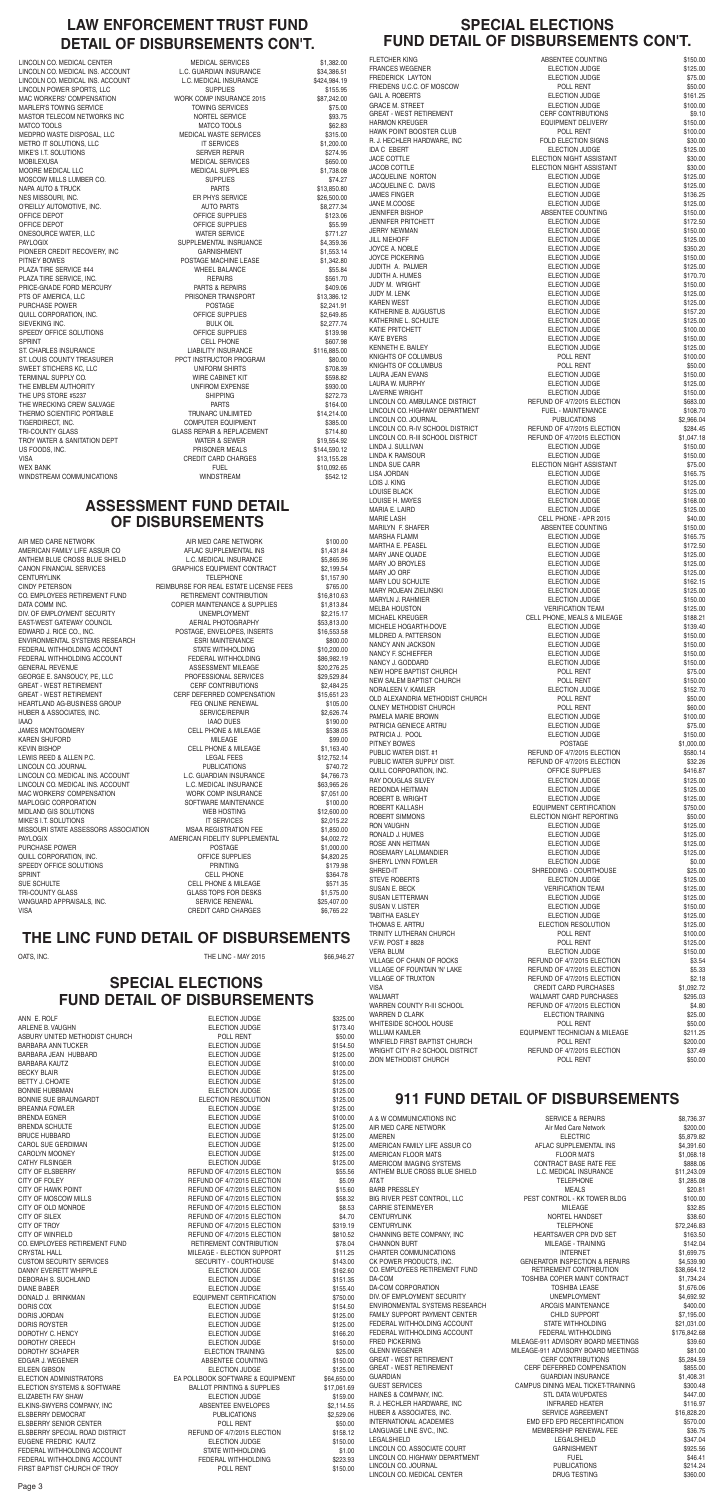#### **LAW ENFORCEMENT TRAINING DETAIL OF DISBURSEMENTS**

| BENCH REST RIFLE CLUB         | 2015 MEMBER DUES              | \$250.00   |
|-------------------------------|-------------------------------|------------|
| GLOCK PROFESSIONAL. INC.      | ARMORER'S COURSE              | \$500.00   |
| JOHN E. REID & ASSOCIATES     | <b>INVESTIGATIVE TRAINING</b> | \$500.00   |
| MAJOR CASE SQUAD/ST. LOUIS    | <b>REGISTRATION FEES</b>      | \$550.00   |
| MID-STATES ORG.CRIME INFO.    | MOCIC 2015 MEMBERSHIP FEE     | \$250.00   |
| NATIONAL SHERIFF'S ASSOCATION | <b>TRAINING PROGRAM</b>       | \$264.70   |
| VISA                          | CREDIT CARD CHARGES           | \$9.182.18 |
|                               |                               |            |

#### **JAIL IMPROVEMENT FUND DETAIL OF DISBURSEMENTS**

A-OKAY LOCK & KEY SERVICE **A REPAIR S150.00 REPAIR** \$150.00 JB AUDIO WINDOW TINT \$800.00 KIENTZY MACHINE & FABRICATING FABRICATED BED RAILS \$1,535.20 WILLOUGHBY INDUSTRIES, INC

| A-OKAY LOCK & KEY SERVICE                      | <b>REPAIR</b>                             | \$150.00    |
|------------------------------------------------|-------------------------------------------|-------------|
| ADVANCED RENTAL & SERVICE                      | <b>PARTS</b>                              | \$17.94     |
| AREA DISTRIBUTORS. INC.                        | <b>JANITORIAL SUPPLIES</b>                | \$20,134.50 |
| <b>B&amp;J SEPTIC PUMPING &amp; EXCAVATING</b> | <b>SEPTIC SERVICES</b>                    | \$595.00    |
| <b>BIG RIVER PEST CONTROL. LLC</b>             | PEST CONTROL                              | \$650.00    |
| BOLAND PLUMBING CO., INC.                      | <b>REAPIRS</b>                            | \$2,706.99  |
| BUTLER SUPPLY. INC.                            | <b>SUPPLIES</b>                           | \$1,885.86  |
| <b>CHARTER COMMUNICATIONS</b>                  | <b>INTERNET</b>                           | \$2,507.65  |
| CK POWER PRODUCTS. INC.                        | <b>GENERATOR INSPECTION &amp; REPAIRS</b> | \$834.00    |
| COMMERCIAL SERVICES, INC.                      | REPAIR WALK-IN COOLER                     | \$3,469.56  |
| DAVID WOMMACK REPAIR                           | <b>BOILER REPAIR</b>                      | \$150.00    |
| ELLIOTT FLOOR SERVICE, LLC                     | <b>BOOKING DECK</b>                       | \$55.25     |
| W. W. GRAINGER, INC                            | <b>SUPPLIES</b>                           | \$2,317.71  |
| H & G SALES, INC.                              | <b>SUPPLIES</b>                           | \$696.00    |
| R. J. HECHLER HARDWARE, INC                    | <b>SUPPLIES</b>                           | \$1,450.49  |
| HUBER & ASSOCIATES, INC.                       | <b>ENTERPOL SUPPORT</b>                   | \$895.00    |
| <b>I-CON SYSTEMS, INC.</b>                     | <b>PARTS</b>                              | \$3,700.23  |
| JARRELL CONTRACTING CO.                        | <b>HVAC REPAIRS</b>                       | \$2,859.46  |
| <b>JB AUDIO</b>                                | <b>WINDOW TINT</b>                        | \$800.00    |

# **SHELTERCARE FUND DETAIL OF DISBURSEMENTS**<br>DRTUNITIES

# **ELECTION SERVICE FUND DETAIL OF DISBURSEMENTS**

CENTURYLINK \$382.82 CITY OF ELSBERRY **ELECTION** REFUND OF 4/7/2015 ELECTION \$2.93 CITY OF FOLEY GUING THE REFUND OF 4/7/2015 ELECTION \$0.26<br>CITY OF HAWK POINT CITY AREFUND OF 4/7/2015 ELECTION \$0.82 CITY OF HAWK POINT CONTROL CONTROL BEFUND OF 4/7/2015 ELECTION \$0.82<br>CITY OF MOSCOW MILLS CONTROL REFUND OF 4/7/2015 ELECTION \$3.07 CITY OF MOSCOW MILLS REFUND OF 4/7/2015 ELECTION \$3.07 CITY OF OLD MONROE REFUND OF 4/7/2015 ELECTION \$0.44 CITY OF SILEX  $\begin{array}{c} 0.25 \\ 0.25 \end{array}$  CITY OF TROY  $\begin{array}{c} 0.25 \\ 0.80 \end{array}$ CITY OF WINFIELD **REFUND OF 4/7/2015 ELECTION** \$40.63 EDWARD J. RICE CO., INC. NVRA CANVASS SERVICES \$3,149.78 ELECTION SYSTEMS & SOFTWARE HARDWARE & FIRMWARE MAINT. \$13,578.84<br>ELSBERRY SPECIAL ROAD DISTRICT FIEFUND OF 4/7/2015 ELECTION \$8.32 ELSBERRY SPECIAL ROAD DISTRICT THE REFUND OF 4/7/2015 ELECTION \$8.32<br>LINCOLN CO. AMBULANCE DISTRICT THEFUND OF 4/7/2015 ELECTION \$35.94 LINCOLN CO. AMBULANCE DISTRICT THE REFUND OF 4/7/2015 ELECTION<br>LINCOLN CO. R-IV SCHOOL DISTRICT THEFUND OF 4/7/2015 ELECTION LINCOLN CO. R-IV SCHOOL DISTRICT THE REFUND OF 4/7/2015 ELECTION \$14.97<br>LINCOLN CO. R-III SCHOOL DISTRICT REFUND OF 4/7/2015 ELECTION \$55.11 LINCOLN CO. R-III SCHOOL DISTRICT REFUND OF 4/7/2015 ELECTION \$55.11 P.B.W. OF LINCOLN COUNTY BOOTH SPACE @ SENIOR FAIR \$75.00 PUBLIC WATER DIST. #1 REFUND OF 4/7/2015 ELECTION \$30.54<br>PUBLIC WATER SUPPLY DIST. THE REFUND OF 4/7/2015 ELECTION \$1.70 PUBLIC WATER SUPPLY DIST. REFUND OF 4/7/2015 ELECTION \$1.70 VILLAGE OF CHAIN OF ROCKS<br>
VILLAGE OF FOUNTAIN 'N' LAKE REFUND OF 4/7/2015 ELECTION \$0.28 VILLAGE OF TRUXTON **REFUND OF 4/7/2015 ELECTION** \$0.11 VISA CREDIT CARD CHARGES \$1,426.39 WALMART WALMART \$94.76 WARREN COUNTY R-III SCHOOL REFUND OF 4/7/2015 ELECTION \$0.25 WRIGHT CITY R-2 SCHOOL DISTRICT REFUND OF 4/7/2015 ELECTION \$1.98

REFUND OF 4/7/2015 ELECTION \$16.80 REFUND OF 4/7/2015 ELECTION \$0.28

> INTERGOVERNMENTAL 1,595,271.96 CHARGES FOR SERVICES 161,488.94 INTEREST 241.86 OTHER 142,814.91 TRANSFERS 115,000.00

# **COURTS REIMBURSABLE GRANTS FUND DETAILS OF DISBURSEMENTS**

CORNERSTONE APOSTOLIC CHURCH CHILD SUPPORT COURT SERVICES \$2,679.42 ERNEST PAINTER FCI REIMBURSEMENT 531.08 FAMILY CIRCLE THERAPEUTIC THERAPEUTIC SERVICES \$7,692.50 RODNEY BARNHILL **FOLLOWING EXPENSES** \$73.54 SWIFT REHABILITATION & MEDIATION CHILD SUPPORT MEDIATION \$7,690.00 VISA CREDIT CARD CHARGES \$1,193.51

ELSBERRY SPECIAL ROAD 650,773.13 TOTAL EXPENDITURES 650,773.13 ADJUSTMENTS 0.00 CASH AV**AILABLE BALANCE 62.92**

COMMUNITY OPPORTUNITIES PUBLICATIONS \$45.50

# **WARRANTS ISSUED FROM TREASURER-FUNDS**

| <b>WARRANTS ISSUED FROM</b>                                     |                            | NOT REPORTED                                          | 0.00                         |
|-----------------------------------------------------------------|----------------------------|-------------------------------------------------------|------------------------------|
| <b>TREASURER-FUNDS</b>                                          |                            | <b>TOTAL REVENUES</b><br><b>TOTAL FUNDS AVAILABLE</b> | 4,618,245.30<br>4,841,394.39 |
| <b>AVAILABLE UPON REQUEST</b>                                   |                            | <b>EXPENDITURES</b>                                   |                              |
| <b>GENERAL REVENUE FUND 01</b>                                  |                            | LAW ENFORCEMENT TRUST                                 | 3,801,011.68                 |
| NET CASH AVAILABLE FOR 2015                                     | 2,387,311.16               | <b>FRINGE BENEFITS</b>                                | 843,222.66                   |
| <b>REVENUES</b>                                                 |                            | <b>TOTAL EXPENDITURES</b>                             | 4,644,234.34                 |
| PROPERTY TAX                                                    | 1,446,788.79               | <b>ADJUSTMENTS</b>                                    | (50.12)                      |
| <b>SALES TAX</b>                                                | 2,385,463.00               | CASH AVAILABLE BALANCE                                | 197,109.93                   |
| <b>INTERGOVERNMENTAL</b>                                        | 584,223.88                 | <b>ASSESSMENT 04</b>                                  |                              |
| <b>CHARGES FOR SERVICES</b>                                     | 1,141,788.32               | NET CASH AVAILABLE FOR 2015                           | 356,763.03                   |
| <b>INTEREST</b>                                                 | 15,659.89                  | <b>REVENUES</b>                                       |                              |
| <b>OTHER</b>                                                    | 216,670.05                 | <b>INTERGOVERNMENTAL</b>                              | 645,269.86                   |
| <b>TRANSFERS</b>                                                | 295,717.77                 | <b>CHARGES FOR SERVICES</b>                           | 6,287.50                     |
| NOT REPORTED<br><b>TOTAL REVENUES</b>                           | 0.00<br>6,086,311.70       | <b>INTEREST</b>                                       | 1,695.45                     |
| <b>TOTAL FUNDS AVAILABLE</b>                                    | 8,473,622.86               | <b>OTHER</b>                                          | 10,158.94                    |
| <b>EXPENDITURES</b>                                             |                            | <b>TRANSFERS</b><br>NOT REPORTED                      | 0.00<br>0.00                 |
| <b>COUNTY COMMISSION</b>                                        | 142,167.30                 | <b>TOTAL REVENUES</b>                                 | 663,411.75                   |
| <b>COUNTY CLERK</b>                                             | 185,953.48                 | <b>TOTAL FUNDS AVAILABLE</b>                          | 1,020,174.78                 |
| ECONOMIC DEVELOPMENT                                            | 131,218.16                 | <b>EXPENDITURES</b>                                   |                              |
| <b>ELECTIONS</b>                                                | 0.00                       | <b>ASSESSMENT</b>                                     | 577,466.12                   |
| <b>VOTER REGISTRATION</b>                                       | 84,765.94                  | <b>FRINGE BENEFITS</b>                                | 107,276.11                   |
| <b>B&amp;G - CT HOUSE</b>                                       | 507,569.04                 | TRANSFER OUT                                          | 0.00                         |
| PROJECT COORDIANTOR                                             | 0.00                       | <b>TOTAL EXPENDITURES</b>                             | 684,742.23                   |
| <b>B&amp;G CT FACILITY</b><br>IT DEPARTMENT                     | 0.00                       | <b>ADJUSTMENTS</b>                                    | 0.00                         |
| <b>AUDITOR</b>                                                  | 0.00<br>60,633.25          | CASH AVAILABLE BALANCE                                | 335,432.55                   |
| <b>TREASURER</b>                                                | 85,507.90                  | THE LINC FUND 05                                      |                              |
| <b>COLLECTOR</b>                                                | 277,798.57                 | NET CASH AVAILABLE FOR 2015                           | 3,840.90                     |
| <b>RECORDER</b>                                                 | 178,216.43                 | <b>REVENUES</b>                                       |                              |
| PORTAL PLUS II                                                  | 312,039.91                 | <b>INTERGOVERNMENTAL</b>                              | 13,778.12                    |
| <b>CIRCUIT CLERK</b>                                            | 90,383.49                  | <b>CHARGES FOR SERVICES</b><br><b>INTEREST</b>        | 2,720.00<br>71.31            |
| <b>COUNTY ENGINEER</b>                                          | 0.00                       | <b>OTHER</b>                                          | 50,000.00                    |
| <b>COURT ADMINISTRATOR</b>                                      | 4,192.60                   | <b>TOTAL REVENUES</b>                                 | 66,569.43                    |
| <b>COURT ADMINISTRATOR</b>                                      | 85,044.44                  | TOTAL FUNDS AVAILABLE                                 | 70,410.33                    |
| PUBLIC ADMINISTRATION<br>GENERAL COUNTY GOVERNMENT 1,085,396.83 | 71,245.81                  | <b>EXPENDITURES</b>                                   |                              |
| INSURANCE CLAIM ACTIVITY                                        | 29,588.27                  | THE LINC FUND                                         | 66,946.27                    |
| <b>SURVEYOR</b>                                                 | 0.00                       | <b>TOTAL EXPENDITURES</b>                             | 66,946.27                    |
| <b>EMERGENCY MANAGEMENT</b>                                     | 106,479.18                 | <b>ADJUSTMENTS</b>                                    | 0.00                         |
| CEPF-LEPC GRANT                                                 | 0.00                       | CASH AVAILABLE BALANCE                                | 3,464.06                     |
| HMEP-MERC GRANT                                                 | 0.00                       | <b>SPECIAL ELECTIONS 06</b>                           |                              |
| <b>GUARDIAN AD LITEM</b>                                        | 0.00                       | NET CASH AVAILABLE FOR 2015                           | 59,782.27                    |
| PROSECUTING ATTORNEY                                            | 822,306.07                 | <b>REVENUES</b>                                       |                              |
| <b>JUVENILE</b><br><b>CORONER</b>                               | 164,739.40<br>60,674.45    | <b>INTEREST</b>                                       | 341.45                       |
| MAINTENANCE OF EFFORTS                                          | 8,877.00                   | NOT REPORTED<br><b>TOTAL REVENUES</b>                 | 109,513.47<br>109,854.92     |
| <b>FLOOD PLAIN MANAGER</b>                                      | 0.00                       | <b>TOTAL FUNDS AVAILABLE</b>                          | 169,637.19                   |
| <b>EMERGENCY FUND</b>                                           | 0.00                       | <b>EXPENDITURES</b>                                   |                              |
| MISCELLANEOUS                                                   | 7,752,00                   | SPECIAL ELECTIONS                                     | 128,750.18                   |
| <b>FRINGE BENEFITS</b>                                          | 531,771.57                 | <b>FRINGE BENEFITS</b>                                | 99.50                        |
| 911 MAPPING DEPARTMENT                                          | 0.00                       | <b>TOTAL EXPENDITURES</b>                             | 128,849.68                   |
| CAPITAL OUTLAY                                                  | 687,402.42                 | <b>ADJUSTMENTS</b>                                    | (75.00)                      |
| <b>TRANSFERS OUT</b>                                            | 330,000.00                 | <b>CASH AVAILABLE BALANCE</b>                         | 40,712.51                    |
| TOTAL EXPENDITURES<br><b>ADJUSTMENTS</b>                        | 6,051,723.51<br>0.00       | 911 FUND 07                                           |                              |
| CASH AVAILABLE BALANCE                                          | 2,421,899.35               | NET CASH AVAILABLE FOR 2015                           | 45,629.72                    |
|                                                                 |                            | <b>REVENUES</b>                                       |                              |
| <b>ROAD &amp; BRIDGE FUND 02</b>                                |                            | <b>INTERGOVERNMENTAL</b>                              | 0.00                         |
| NET CASH AVAILABLE FOR 2015                                     | 2,938,273.97               | <b>CHARGES FOR SERVICES</b>                           | 379,958.24                   |
| <b>REVENUES</b><br>PROPERTY TAX                                 | 1,718,616.96               | <b>INTEREST</b>                                       | 116.74                       |
| <b>SALES TAX</b>                                                | 2,384,837.77               | <b>OTHER</b><br><b>TRANSFERS</b>                      | 494,250.76                   |
| INTERGOVERNMENTAL                                               | 1,191,838.11               | NOT REPORTED                                          | 230,000.00<br>0.00           |
| <b>CHARGES FOR SERVICES</b>                                     | 6,724.69                   | <b>TOTAL REVENUES</b>                                 | 1,104,325.74                 |
| <b>INTEREST</b>                                                 | 13,585.24                  | <b>TOTAL FUNDS AVAILABLE</b>                          | 1,149,955.46                 |
| <b>OTHER</b>                                                    | 11,038.92                  | <b>EXPENDITURES</b>                                   |                              |
| <b>TRANSFERS</b>                                                | 99,012.05                  | <b>FRINGE BENEFITS</b>                                | 206,645.53                   |
| NOT REPORTED                                                    | 0.00                       | 911 FUND                                              | 939,295.26                   |
| <b>TOTAL REVENUES</b>                                           | 5,425,653.74               | TOTAL EXPENDITURES                                    | 1,145,940.79                 |
| TOTAL FUNDS AVAILABLE                                           | 8,363,927.71               | <b>ADJUSTMENTS</b>                                    | 0.00                         |
| <b>EXPENDITURES</b><br>ROAD & BRIDGE                            |                            | CASH AVAILABLE BALANCE                                | 4,014.67                     |
| FRINGE BENEFITS                                                 | 4,970,239.35<br>264,630.72 | <b>ELSBERRY SPECIAL RD DIST. 08</b>                   |                              |
| <b>TRANSFERS OUT</b>                                            | 687,969.47                 | NET CASH AVAILABLE FOR 2015                           | 10.40                        |
| <b>TOTAL EXPENDITURES</b>                                       | 5,922,839.54               | <b>REVENUES</b>                                       |                              |
| <b>ADJUSTMENTS</b>                                              | (5,917.00)                 | PROPERTY TAX                                          | 112,669.03                   |
| <b>CASH AVAILABLE BALANCE</b>                                   | 2,435,171.17               | <b>INTERGOVERNMENTAL</b><br><b>INTEREST</b>           | 47.07<br>140.08              |
|                                                                 |                            | <b>TRANSFERS</b>                                      | 537,969.47                   |
| <b>LAW ENFORCEMENT TRUST 03</b><br>NET CASH AVAILABLE FOR 2015  | 223,149.09                 | <b>TOTAL REVENUES</b>                                 | 650,825.65                   |
| <b>REVENUES</b>                                                 |                            | TOTAL FUNDS AVAILABLE                                 | 650,836.05                   |
|                                                                 |                            | <b>EVDENDITUDEC</b>                                   |                              |

LINCOLN CO. FARMERS COOP SUPPLIES SUPPLIES \$4,711.65 LOOMIS BROS. EQUIP. CO.<br>MASTOR TFI ECOM NETWORKS INC SUPPLIES SERVICE LABOR S343.75 MASTOR TELECOM NETWORKS INC NORTEL SERVICE LABOR \$343.75 MIKE'S I.T. SOLUTIONS \$1,181.74<br>MO DEPT OF PUBLIC SAFETY SAFETY THE SOLUTER INSPECTIONS \$145.00 MO DEPT. OF PUBLIC SAFETY **BOILER INSPECTIONS** \$145.00 MO SHERIFF'S ASSOCIATION  $2015$  SERVICE CONTRACT \$18,900.00 MO VOCATIONAL ENTERPRISES AND RESERVED THE HVAC FILTERS THAT ASSAULT \$330.16 MURPHY COMPANY **REPAIR PARTS** \$158.00 NAPA AUTO & TRUCK SUPPLIES SUPPLIES \$37.47 NATIONAL FIRE SUPPRESSION ANNUAL SPRINKLER INSPECTION \$400.00 NATIONAL SALES COMPANY SUPPLIES \$3,154.39 OLD MONROE LUMBER CO. The Same RENTAL & DELIVERY \$320.00 PLAZA TIRE SERVICE #44 TIRE REPAIR \$12.84 R.P. LUMBER CO., INC. SUPPLIES \$606.16 RO-MAR SUPPLY, INC. SUPPLIES \$2,237.54 ROMAINE COMPANIES **SUPPLIES** \$1,758.00 SECURITY EQUIPMENT SUPPLY **EXAMPLE SECURITY EQUIPMENT SUPPLY CONTROLS 51,218.46** SPRINT SPRINT SELL PHONES \$2,712.44 SUNSHINE DOOR & GATE, LLC **EXECUTE ASSESS 53,836.55** SYDAPTIC INC SUPPLIES \$1,250.00 SYNERGY ENERGY, LLC LIGHTING SUPPLIES \$5,130.02 TIGERDIRECT, INC. COMPUTER EQUIPMENT \$422.26 SAFETY GLASS INSTALLED \$325.00 TROY WATER & SANITATION DEPT WATER & SEWER \$13,365.60 VISA CREDIT CARD CHARGES \$2,952.73 WINDSTREAM COMMUNICATIONS WINDSTREAM \$10,274.38<br>WORLD WIDE TECHNOLOGY, INC CISCO BUSINESS EDITION 6000 \$145.68 WORLD WIDE TECHNOLOGY, INC<br>
CISCO BUSINESS EDITION 6000 \$145.68

|                          | NET UASH AVAILABLE FUR ZUTS<br><b>REVENUES</b> | 2,387,311.10               | <u>LITTIVUL DENELITU</u><br><b>TOTAL EXPENDITURES</b> |
|--------------------------|------------------------------------------------|----------------------------|-------------------------------------------------------|
|                          | PROPERTY TAX                                   | 1,446,788.79               | <b>ADJUSTMENTS</b>                                    |
|                          | <b>SALES TAX</b>                               | 2,385,463.00               | CASH AVAILABLE BALANC                                 |
|                          | <b>INTERGOVERNMENTAL</b>                       | 584,223.88                 | <b>ASSESSMENT 04</b>                                  |
|                          | <b>CHARGES FOR SERVICES</b>                    | 1,141,788.32               | <b>NET CASH AVAILABLE FOR</b>                         |
|                          | <b>INTEREST</b>                                | 15,659.89                  | <b>REVENUES</b>                                       |
|                          | <b>OTHER</b>                                   | 216,670.05                 | <b>INTERGOVERNMENTAL</b>                              |
|                          | <b>TRANSFERS</b>                               | 295,717.77                 | <b>CHARGES FOR SERVICES</b>                           |
|                          | NOT REPORTED                                   | 0.00                       | <b>INTEREST</b>                                       |
|                          | <b>TOTAL REVENUES</b>                          | 6,086,311.70               | <b>OTHER</b>                                          |
|                          | <b>TOTAL FUNDS AVAILABLE</b>                   | 8,473,622.86               | <b>TRANSFERS</b>                                      |
|                          | <b>EXPENDITURES</b>                            |                            | NOT REPORTED                                          |
|                          | <b>COUNTY COMMISSION</b>                       | 142,167.30                 | <b>TOTAL REVENUES</b>                                 |
|                          | <b>COUNTY CLERK</b>                            | 185,953.48                 | TOTAL FUNDS AVAILABLE                                 |
|                          | ECONOMIC DEVELOPMENT                           | 131,218.16                 | <b>EXPENDITURES</b>                                   |
|                          | <b>ELECTIONS</b>                               | 0.00                       | <b>ASSESSMENT</b>                                     |
|                          | <b>VOTER REGISTRATION</b>                      | 84,765.94                  | <b>FRINGE BENEFITS</b>                                |
|                          | <b>B&amp;G - CT HOUSE</b>                      | 507,569.04                 | <b>TRANSFER OUT</b>                                   |
|                          | PROJECT COORDIANTOR                            | 0.00                       | <b>TOTAL EXPENDITURES</b>                             |
|                          | <b>B&amp;G CT FACILITY</b>                     | 0.00                       | <b>ADJUSTMENTS</b>                                    |
|                          | IT DEPARTMENT                                  | 0.00                       | <b>CASH AVAILABLE BALANC</b>                          |
|                          | <b>AUDITOR</b>                                 | 60,633.25                  | <b>THE LINC FUND 05</b>                               |
|                          | <b>TREASURER</b><br><b>COLLECTOR</b>           | 85,507.90<br>277,798.57    | <b>NET CASH AVAILABLE FOR</b>                         |
|                          | <b>RECORDER</b>                                | 178,216.43                 | <b>REVENUES</b>                                       |
|                          | PORTAL PLUS II                                 | 312,039.91                 | <b>INTERGOVERNMENTAL</b>                              |
|                          | <b>CIRCUIT CLERK</b>                           | 90,383.49                  | <b>CHARGES FOR SERVICES</b>                           |
|                          | <b>COUNTY ENGINEER</b>                         | 0.00                       | <b>INTEREST</b>                                       |
|                          | <b>COURT ADMINISTRATOR</b>                     | 4,192.60                   | <b>OTHER</b>                                          |
|                          | <b>COURT ADMINISTRATOR</b>                     | 85,044.44                  | <b>TOTAL REVENUES</b>                                 |
|                          | PUBLIC ADMINISTRATION                          | 71,245.81                  | TOTAL FUNDS AVAILABLE                                 |
|                          | GENERAL COUNTY GOVERNMENT 1,085,396.83         |                            | <b>EXPENDITURES</b>                                   |
|                          | INSURANCE CLAIM ACTIVITY                       | 29,588.27                  | THE LINC FUND                                         |
|                          | <b>SURVEYOR</b>                                | 0.00                       | <b>TOTAL EXPENDITURES</b>                             |
|                          | EMERGENCY MANAGEMENT                           | 106,479.18                 | <b>ADJUSTMENTS</b>                                    |
|                          | CEPF-LEPC GRANT                                | 0.00                       | CASH AVAILABLE BALANC                                 |
|                          | HMEP-MERC GRANT                                | 0.00                       | <b>SPECIAL ELECTIONS</b>                              |
|                          | <b>GUARDIAN AD LITEM</b>                       | 0.00                       | <b>NET CASH AVAILABLE FOR</b>                         |
|                          | PROSECUTING ATTORNEY                           | 822,306.07                 | <b>REVENUES</b>                                       |
|                          | <b>JUVENILE</b>                                | 164,739.40                 | <b>INTEREST</b>                                       |
|                          | <b>CORONER</b>                                 | 60,674.45                  | <b>NOT REPORTED</b>                                   |
|                          | <b>MAINTENANCE OF EFFORTS</b>                  | 8,877.00                   | <b>TOTAL REVENUES</b>                                 |
|                          | FLOOD PLAIN MANAGER                            | 0.00                       | TOTAL FUN <b>DS AVAILABLE</b>                         |
|                          | <b>EMERGENCY FUND</b>                          | 0.00                       | <b>EXPENDITURES</b>                                   |
|                          | MISCELLANEOUS                                  | 7,752,00                   | SPECIAL ELECTIONS                                     |
|                          | <b>FRINGE BENEFITS</b>                         | 531,771.57                 | <b>FRINGE BENEFITS</b>                                |
|                          | 911 MAPPING DEPARTMENT                         | 0.00                       | <b>TOTAL EXPENDITURES</b>                             |
|                          | CAPITAL OUTLAY                                 | 687,402.42                 | <b>ADJUSTMENTS</b>                                    |
|                          | <b>TRANSFERS OUT</b>                           | 330,000.00                 | <b>CASH AVAILABLE BALANC</b>                          |
|                          | TOTAL EXPENDITURES                             | 6,051,723.51               | 911 FUND 07                                           |
|                          | <b>ADJUSTMENTS</b><br>CASH AVAILABLE BALANCE   | 0.00                       | <b>NET CASH AVAILABLE FOR</b>                         |
| 3<br>ć                   |                                                | 2,421,899.35               | <b>REVENUES</b>                                       |
|                          | <b>ROAD &amp; BRIDGE FUND 02</b>               |                            | <b>INTERGOVERNMENTAL</b>                              |
| $\frac{2}{7}$            | NET CASH AVAILABLE FOR 2015                    | 2,938,273.97               | <b>CHARGES FOR SERVICES</b>                           |
| ļ                        | <b>REVENUES</b>                                |                            | <b>INTEREST</b>                                       |
| 5                        | PROPERTY TAX                                   | 1,718,616.96               | <b>OTHER</b>                                          |
| )<br>3                   | <b>SALES TAX</b>                               | 2,384,837.77               | <b>TRANSFERS</b>                                      |
|                          | INTERGOVERNMENTAL                              | 1,191,838.11               | NOT REPORTED                                          |
| 3<br> }                  | <b>CHARGES FOR SERVICES</b>                    | 6,724.69                   | <b>TOTAL REVENUES</b>                                 |
| $\overline{\phantom{a}}$ | <b>INTEREST</b>                                | 13,585.24                  | TOTAL FUNDS A <b>VAILABLE</b>                         |
| ļ                        | <b>OTHER</b>                                   | 11,038.92                  | <b>EXPENDITURES</b>                                   |
|                          | <b>TRANSFERS</b>                               | 99,012.05                  | <b>FRINGE BENEFITS</b>                                |
|                          | NOT REPORTED<br><b>TOTAL REVENUES</b>          | 0.00                       | 911 FUND                                              |
|                          |                                                | 5,425,653.74               | TOTAL EXPENDITURES                                    |
| )                        | TOTAL FUNDS AVAILABLE                          | 8,363,927.71               | <b>ADJUSTMENTS</b>                                    |
| 3                        | <b>EXPENDITURES</b>                            |                            | <b>CASH AVAILABLE BALANC</b>                          |
| 3                        | ROAD & BRIDGE<br><b>FRINGE BENEFITS</b>        | 4,970,239.35<br>264,630.72 | <b>ELSBERRY SPECIAL F</b>                             |
|                          | TRANSFERS OUT                                  | 687,969.47                 | <b>NET CASH AVAILABLE FOR</b>                         |
| )<br>5                   | TOTAL EXPENDITURES                             | 5,922,839.54               | <b>REVENUES</b>                                       |
|                          | <b>ADJUSTMENTS</b>                             | (5,917.00)                 | PROPERTY TAX                                          |
|                          |                                                |                            | <b>INTERGOVERNMENTAL</b>                              |
|                          | <b>CASH AVAILABLE BALANCE</b>                  | 2,435,171.17               | <b>INTEREST</b>                                       |
|                          | <b>LAW ENFORCEMENT TRUST 03</b>                |                            | <b>TRANSFERS</b>                                      |
|                          | NET CASH AVAILABLE FOR 2015                    | 223,149.09                 | <b>TOTAL REVENUES</b>                                 |
|                          | <b>REVENUES</b>                                |                            | <b>TOTAL FUNDS AVAILABLE</b>                          |
|                          | <b>SALES TAX</b>                               | 2.603.427.63               | <b>EXPENDITURES</b>                                   |

## **ELSBERRY SPECIAL ROAD DISTRICT DETAIL OF DISBURSEMENTS**

ELSBERRY SPECIAL ROAD DISTRICT ESRD ALLOCATION \$650,773.13

### **CEPF GRANT DETAIL OF DISBURSEMENTS**

| CANBERRA INDUSTRIES. INC. | RADIATION MONITORS. ETC.                                  | \$5.826.92 |
|---------------------------|-----------------------------------------------------------|------------|
| LINCOLN CO. FPD # 1       | GAS EMERGENCIES CLASS - LEPC                              | \$3.000.00 |
|                           | MIDWEST CARD & ID SOLUTIONSLIVE PASS MOBILE APP SUBSCRIPT | \$500.00   |
| VISA                      | CREDIT CARD CHARGES                                       | \$747.94   |

# **BRO FUND DETAIL OF DISBURSEMENTS**

PACE CONSTRUCTION COMPANY FAIRVEW CHURCH BRIDGE - FINAL \$378,316.50

# **911 FUND DETAIL OF DISBURSEMENTS CON'T.**

| LINCOLN CO. MEDICAL INS. ACCOUNT<br>LINCOLN CO. MEDICAL INS. ACCOUNT<br>LINDA J. SULLIVAN<br>LISA GOETSCH<br>M.S.H.P. CJ TECH. FUND<br>MIA FARMER<br>MIDLAND GIS SOLUTIONS<br>MIKE'S I.T. SOLUTIONS<br>MO STATE TROOPERS ASSOC.<br>NATIONAL EMERGENCY NUMBER<br><b>NICOLE HANSON</b><br>PAMELA CARVER<br>PAYLOGIX<br>PRIORITY DISPATCH CORPORATION<br>QUILL CORPORATION, INC.<br>R.P. LUMBER CO., INC.<br>RAMADA PLAZA HOTEL & OASIS<br>RAVENSBERG INCORPORATED<br>RDJ SPECIALTIES, INC.<br>SPATIAL DATA RESEARCH. INC<br>TRACY EDEN<br>TROY WATER & SANITATION DEPT<br><b>U. S. POSTAL SERVICE</b><br>VAN METER & ASSOC., INC.<br><b>VERIZON WIRELESS</b><br>VISA | L.C. GUARDIAN INSURANCE<br>L.C. MEDICAL INSURANCE<br>MILEAGE-911 ADVISORY BOARD MEETINGS<br>MILEAGE<br><b>MULES SYSTEM</b><br><b>CELL PHONE &amp; MILEAGE</b><br>GIS WEBSITE DEVELOPMENT<br><b>IT SERVICES</b><br>2015 CJIS CONFERENCE<br>2015 MEMBERSHIP DUES<br><b>MILEAGE</b><br>MILEAGE - TRAINING<br>SUPPLEMENTAL INSURANCE<br><b>EMD CERTIFICATIONS (3)</b><br>OFFICE SUPPLIES<br><b>SUPPLIES</b><br>LODGING - GIS CONFERENCE<br>REWORK COUNTERTOPS<br><b>COMMUNITY OUTREACH</b><br>SOFTWARE MAINTENANCE<br>REIMBURSE FOR FUEL EXPENSE<br>WATER & SEWER<br><b>POSTAGE</b><br><b>MANAGEMENT'S RIGHTS TRAINING</b><br><b>CELL PHONE</b><br>CREDIT CARD CHARGES | \$9,908.16<br>\$125,555.30<br>\$36.00<br>\$258.78<br>\$6,330.00<br>\$697.60<br>\$850.00<br>\$100.00<br>\$400.00<br>\$137.00<br>\$73.35<br>\$14.04<br>\$4,270.98<br>\$23,446.00<br>\$3,422.72<br>\$13.36<br>\$255.78<br>\$384.82<br>\$1,097.06<br>\$11,578.00<br>\$15.00<br>\$233.98<br>\$117.60<br>\$1,332.37<br>\$2,535.55 |
|--------------------------------------------------------------------------------------------------------------------------------------------------------------------------------------------------------------------------------------------------------------------------------------------------------------------------------------------------------------------------------------------------------------------------------------------------------------------------------------------------------------------------------------------------------------------------------------------------------------------------------------------------------------------|--------------------------------------------------------------------------------------------------------------------------------------------------------------------------------------------------------------------------------------------------------------------------------------------------------------------------------------------------------------------------------------------------------------------------------------------------------------------------------------------------------------------------------------------------------------------------------------------------------------------------------------------------------------------|-----------------------------------------------------------------------------------------------------------------------------------------------------------------------------------------------------------------------------------------------------------------------------------------------------------------------------|
|                                                                                                                                                                                                                                                                                                                                                                                                                                                                                                                                                                                                                                                                    |                                                                                                                                                                                                                                                                                                                                                                                                                                                                                                                                                                                                                                                                    | \$280.00                                                                                                                                                                                                                                                                                                                    |
|                                                                                                                                                                                                                                                                                                                                                                                                                                                                                                                                                                                                                                                                    |                                                                                                                                                                                                                                                                                                                                                                                                                                                                                                                                                                                                                                                                    |                                                                                                                                                                                                                                                                                                                             |
|                                                                                                                                                                                                                                                                                                                                                                                                                                                                                                                                                                                                                                                                    |                                                                                                                                                                                                                                                                                                                                                                                                                                                                                                                                                                                                                                                                    |                                                                                                                                                                                                                                                                                                                             |
| WALMART                                                                                                                                                                                                                                                                                                                                                                                                                                                                                                                                                                                                                                                            | 911 ADVISORY BOARD MEETING MEALS                                                                                                                                                                                                                                                                                                                                                                                                                                                                                                                                                                                                                                   | \$295.39                                                                                                                                                                                                                                                                                                                    |
| WENCOL, INC.                                                                                                                                                                                                                                                                                                                                                                                                                                                                                                                                                                                                                                                       | <b>COMPUTER REPAIRS</b>                                                                                                                                                                                                                                                                                                                                                                                                                                                                                                                                                                                                                                            | \$416.50                                                                                                                                                                                                                                                                                                                    |
| <b>WINDSTREAM</b>                                                                                                                                                                                                                                                                                                                                                                                                                                                                                                                                                                                                                                                  | <b>MONTHLY TARRIFS</b>                                                                                                                                                                                                                                                                                                                                                                                                                                                                                                                                                                                                                                             | \$2,618.73                                                                                                                                                                                                                                                                                                                  |
|                                                                                                                                                                                                                                                                                                                                                                                                                                                                                                                                                                                                                                                                    |                                                                                                                                                                                                                                                                                                                                                                                                                                                                                                                                                                                                                                                                    |                                                                                                                                                                                                                                                                                                                             |

**2015 RECAP**

|          |                                     | Beginning Balance |                  |                    | Ending Balance       |
|----------|-------------------------------------|-------------------|------------------|--------------------|----------------------|
|          |                                     | Jan. 1, 2015      | Y-T-D Revenues   | Y-T-D Expenditures | Dec. 31, 2015        |
| 01       | <b>General Fund</b>                 | \$2,387,311.16    | \$6,086,311.70   | \$6,051,723.51     | \$2,421,899.35       |
| 02       | Road & Bridge                       | \$2,938,273.97    | \$5,425,653.74   | \$5,922,885.63     | \$2,441,042.08       |
| 03       | Law Enforcement Trust               | \$223,149.09      | \$4,618,245.30   | \$4,644,234.34     | \$197,160.05         |
|          | 04 Assessment                       | \$356,763.03      | \$663,411.75     | \$684,742.23       | \$335,432.55         |
| 05       | The Linc Fund                       | \$3,840.90        | \$66,569.43      | \$66,946.27        | \$3,464.06           |
| 06       | <b>Special Elections</b>            | \$59,782.27       | \$109,854.92     | \$128,849.68       | \$40,787.51          |
| 07       | 911 Fund                            | \$45,629.72       | \$1,104,325.74   | \$1,145,940.79     | \$4,014.67           |
| 08       | <b>Elsberry Special Road</b>        | \$10.40           | \$650,825.65     | \$650,773.13       | \$62.92              |
| 09       | Server Upgrade Proj.                | \$0.00            | \$0.00           | \$0.00             | \$0.00               |
| 10       | <b>CERF Grant</b>                   | \$30,341.82       | \$4,291.31       | \$10,074.86        | \$24,558.27          |
|          | 12 Abandoned Pers. Property         | \$10,537.00       | \$0.00           | \$0.00             | \$10,537.00          |
| 14       | <b>Election Equipment Fund</b>      | 0.00              | \$0.00           | \$0.00             | \$0.00               |
| 20       | <b>LET Fund</b>                     | \$5,596.43        | \$7,280.67       | \$11,496.88        | \$1,380.22           |
| 21       | PAT Fund                            | \$8,519.22        | \$1,970.90       | \$0.00             | \$10,490.12          |
| 22       | Unclaimed Fees Fund                 | \$3,308.40        | \$9.37           | \$2,478.68         | \$839.09             |
| 23       | Sheltercare Fund                    | \$33,853.31       | \$25,948.40      | \$29,142.50        | \$30,659.21          |
| 24       | Civil Fee Fund                      | \$77,196.77       | \$59,708.94      | \$59,335.14        | \$77,570.57          |
|          | 25 Fines Fund                       | \$183,807.79      | \$277,526.13     | \$327,159.76       | \$134,174.16         |
| 26       | Senate Bill 40                      | \$0.00            | \$689,968.31     | \$689,968.31       | \$0.00               |
| 27       | Over Plus Land Sales                | \$5,448.14        | \$2,819.11       | \$1,311.84         | \$6,955.41           |
| 28       | <b>Fire District</b>                | \$0.00            | \$2,869,955.91   | \$2,869,955.91     | \$0.00               |
| 29       | P.A. Deling. Tax Fund               | \$4,311.43        | \$310.51         | \$250.50           | \$4,371.44           |
| 31       | Investments                         | \$0.00            | \$88,295.09      | \$88,295.09        | \$0.00               |
| 32       | <b>Inmate Security Fund</b>         | \$8,128.06        | \$103,852.43     | \$23,243.80        | \$88,736.69          |
| 33       | Lincoln Co. Regional SWAT           | \$0.00            | \$0.00           | \$0.00             | \$0.00               |
| 34       | <b>Hospital Maintenance</b>         | \$0.00            | \$1,200,558.62   | \$1,200,558.62     | \$0.00               |
| 35       | <b>School Districts</b>             | \$0.00            | \$28,934,222.28  | \$28,934,222.28    | \$0.00               |
| 36       | <b>Unapportioned Schools</b>        | \$0.00            | \$2,992,115.34   | \$2,992,115.34     | \$0.00               |
| 37<br>38 | <b>Ambulance District</b><br>Cities | \$1.00            | \$956,124.95     | \$956,124.95       | \$1.00               |
|          | 39 Criminal Costs                   | \$6,899.61        | \$8,594.11       | \$6,900.19         | \$8,593.53<br>\$1.00 |
| 40       | Community Dev. Block Grant          | \$1.00<br>\$25.00 | \$0.00<br>\$0.00 | \$0.00<br>\$0.00   | \$25.00              |
|          | 45 P.A. Bad Check Fund              | \$35,229.02       | \$11,556.22      | \$5,645.86         | \$41,139.38          |
|          | 46 Recorder User Fees               | \$26,794.83       | \$34,387.48      | \$5,468.04         | \$55,714.27          |
| 47       | <b>CERF</b>                         | \$36.45           | \$738,700.17     | \$723,416.69       | \$15,319.93          |
| 51       | <b>BRO</b> Fund                     | 502.59            | \$378,318.01     | \$378,316.50       | 504.10               |
| 52       | Jail Improvment Fund                | \$117,639.65      | \$381.31         | \$114,171.54       | \$3,849.42           |
| 53       | Cemetery Fund                       | \$4,309.94        | \$99.49          | \$1,807.57         | \$2,601.86           |
|          | 55 Lakeview NID                     | 107,213.54        | \$129,168.87     | \$154,702.79       | \$81,679.62          |
|          | 56 Health Center Fund               | \$1.00            | \$1,374,548.22   | \$1,374,548.22     | \$1.00               |
| 57       | <b>Election Service Fund</b>        | \$50,183.35       | \$24,700.99      | \$5,317.99         | \$69,566.35          |
| 58       | <b>Sheriffs Revolving Fund</b>      | \$103,451.76      | \$111,140.96     | \$90,146.86        | \$124,445.86         |
| 59       | <b>Clarence Watershed Fund</b>      | \$0.00            | \$19,303.36      | \$19,303.36        | \$0.00               |
| 60       | L.E. Restitution                    | \$103,650.08      | \$18,035.85      | \$18,983.50        | \$102,702.43         |
| 61       | Wildoradoe Road Imp                 | \$3,618.23        | \$5,872.25       | \$6,973.89         | \$2,516.59           |
|          | 62 Westmier Estates NID             | \$4,615.00        | \$6,497.65       | \$4,613.76         | \$6,498.89           |
|          | 63 Hospital Debt Service            | \$0.00            | \$917,452.75     | \$917,452.75       | \$0.00               |
|          | 64 Medical Insurance Account        | \$63,165.65       | \$1,235,321.72   | \$1,124,284.04     | \$174,203.33         |
|          | 65 Clarks Pointe NID                | \$9,772.88        | \$5,876.15       | \$7,599.00         | \$8,050.03           |
| 66       | Springhaven NID                     | \$51,478.57       | \$22,274.20      | \$30,064.97        | \$43,687.80          |
| 67       | Orchardview NID                     | \$3,891.51        | \$2,856.44       | \$3,890.47         | \$2,857.48           |
| 68       | <b>Ridgecrest NID</b>               | \$7,208.53        | \$3,554.55       | \$2,458.93         | \$8,304.15           |
| 69       | Spring Branch NID                   | \$12,891.06       | \$13,640.27      | \$10,045.79        | \$16,485.54          |
| 70       | Deputy Sheriff Salary               | \$1,540.00        | \$17,494.00      | \$17,684.00        | \$1,350.00           |
| 71       | Argent Oaks NID                     | \$6,181.04        | \$4,432.57       | \$2,288.09         | \$8,325.52           |
| 72       | Grants-Courts                       | \$0.00            | \$38,512.00      | \$38,512.00        | \$0.00               |
| 73       | <b>Equitable Sharing</b>            | \$84,664.10       | \$115,946.85     | \$81,913.69        | \$118,697.26         |
| 75       | <b>Federal Withholding</b>          | \$70,323.80       | \$1,992,728.45   | \$1,979,367.87     | \$83,684.38          |
|          | TOTALS                              | \$7,261,098.10    | \$64,171,551.39  | \$64,617,708.40    | \$6,814,941.09       |
|          |                                     |                   |                  |                    |                      |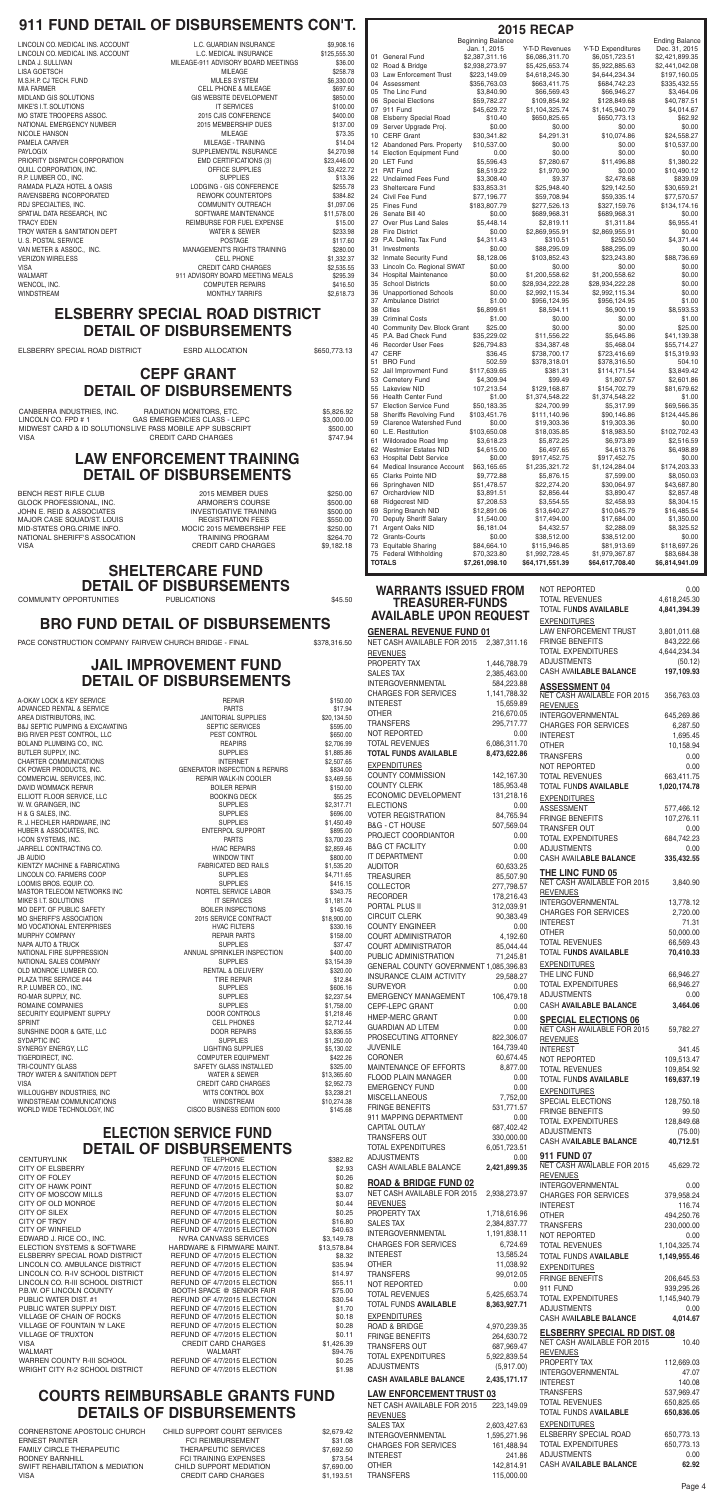| <b>SERVER UPGRADE PROJECT 09</b><br>NET CASH AVAILABLE FOR 2015     | 0.00                     | TOTAL EXPENDITURES<br><b>ADJUSTMENTS</b>                                  | 1,311.84<br>0.00               |
|---------------------------------------------------------------------|--------------------------|---------------------------------------------------------------------------|--------------------------------|
| <b>REVENUES</b>                                                     |                          | <b>CASH AVAILABLE BALANCE</b>                                             | 6,955.41                       |
| <b>INTEREST</b><br><b>TRANSFERS</b>                                 | 0.00<br>0.00             | <b>FIRE DISTRICTS 28</b>                                                  |                                |
| <b>TOTAL REVENUES</b><br><b>TOTAL FUNDS AVAILABLE</b>               | 0.00<br>0.00             | NET CASH AVAILABLE FOR 2015<br><b>REVENUES</b>                            | 0.00                           |
| <b>EXPENDITURES</b>                                                 |                          | PROPERTY TAX<br>INTERGOVERNMENTAL                                         | 0.00<br>0.00                   |
| CAPITAL OUTLAY-SERVER<br><b>TRANSFERS</b>                           | 0.00<br>0.00             | <b>INTEREST</b><br><b>TRANSERS</b>                                        | 0.00<br>0.00                   |
| <b>TOTAL EXPENDITURES</b><br><b>ADJUSTMENTS</b>                     | 0.00                     | NOT REPORTED                                                              | 2,869,955.91                   |
| CASH AVAILABLE BALANCE                                              | 0.00<br>0.00             | <b>TOTAL REVENUES</b><br><b>TOTAL FUNDS AVAILABLE</b>                     | 2,869,955.91<br>2,869,955.91   |
| <b>CERF GRANT 10</b>                                                |                          | <b>EXPENDITURES</b>                                                       |                                |
| NET CASH AVAILABLE FOR 2015<br><b>REVENUES</b>                      | 30,341.82                | <b>FIRE DISTRICTS</b><br>TRANSERS OUT                                     | 2,869,955.91<br>0.00           |
| <b>INTERGOVERNMENTAL</b><br><b>INTEREST</b>                         | 4,211.34<br>79.97        | TOTAL EXPENDITURES<br><b>ADJUSTMENTS</b>                                  | 2,869,955.91<br>0.00           |
| <b>TRANSFERS</b>                                                    | 0.00                     | <b>CASH AVAILABLE BALANCE</b>                                             | 0.00                           |
| <b>TOTAL REVENUES</b><br><b>TOTAL FUNDS AVAILABLE</b>               | 4,291.31<br>34,633.13    | <b>P.A. DELINQUENT TAX 29</b>                                             |                                |
| <b>EXPENDITURES</b>                                                 |                          | NET CASH AVAILABLE FOR 2015<br><b>REVENUES</b>                            | 4,311.43                       |
| <b>CEPF GRANT</b><br>TOTAL EXPENDITURES                             | 10,074.86<br>10,074.86   | <b>INTERGOVERNMENTAL</b><br><b>CHARGES FOR SERVICES</b>                   | 0.00<br>296.42                 |
| <b>ADJUSTMENTS</b><br><b>CASH AVAILABLE BALANCE</b>                 | 0.00<br>24,558.27        | <b>INTEREST</b><br><b>OTHER</b>                                           | 14.09<br>0.00                  |
| <b>ABANDONED PERSONAL PROPERTY 12</b>                               |                          | <b>TOTAL REVENUES</b>                                                     | 310.51                         |
| NET CASH AVAILABLE FOR 2015<br><b>REVENUES</b>                      | 10,537.00                | <b>TOTAL FUNDS AVAILABLE</b><br><b>EXPENDITURES</b>                       | 4,621.94                       |
| NOT REPORTED<br><b>TOTAL REVENUES</b>                               | 0.00<br>0.00             | P.A. DELINQUENT TAX<br><b>TOTAL EXPENDITURES</b>                          | 250.50<br>250.50               |
| <b>TOTAL FUNDS AVAILABLE</b>                                        | 10,537.00                | <b>ADJUSTMENTS</b>                                                        | 0.00                           |
| <b>EXPENDITURES</b><br>ABANDONED PERS PROPERTY                      | 0.00                     | <b>CASH AVAILABLE BALANCE</b>                                             | 4,371.44                       |
| <b>TOTAL EXPENDITURES</b><br><b>ADJUSTMENTS</b>                     | 0.00                     | <b>INVESTMENTS 31</b><br>NET CASH AVAILABLE FOR 2015                      | 0.00                           |
| <b>CASH AVAILABLE BALANCE</b>                                       | 0.00<br>10,537.00        | <b>REVENUES</b><br><b>OTHER</b>                                           | 78,740.89                      |
| <b>LAW ENFORCEMENT TRAINING 20</b>                                  |                          | NOT REPORTED<br><b>TOTAL REVENUES</b>                                     | 9,554.20<br>88,295.09          |
| NET CASH AVAILABLE FOR 2015<br><b>REVENUES</b>                      | 5,596.43                 | TOTAL FUNDS AVAILABLE                                                     | 88,295.09                      |
| <b>CHARGES FOR SERVICES</b><br><b>INTEREST</b>                      | 7,278.04<br>2.63         | <b>EXPENDITURES</b><br><b>INVESTMENTS</b>                                 | 88,295.09                      |
| <b>OTHER</b><br><b>TOTAL REVENUES</b>                               | 0.00<br>7,280.67         | <b>TOTAL EXPENDITURES</b><br><b>ADJUSTMENTS</b>                           | 88,295.09<br>0.00              |
| <b>TOTAL FUNDS AVAILABLE</b>                                        | 12,877.10                | <b>CASH AVAILABLE BALANCE</b>                                             | 0.00                           |
| <b>EXPENDITURES</b><br>L.E.T. FUND                                  | 11,496.88                | <b>INMATE SECURITY 32</b>                                                 |                                |
| <b>TOTAL EXPENDITURES</b><br><b>ADJUSTMENTS</b>                     | 11,496.88<br>0.00        | NET CASH AVAILABLE FOR 2015<br><b>REVENUES</b>                            | 8,128.06                       |
| <b>CASH AVAILABLE BALANCE</b>                                       | 1,380.22                 | <b>INTEREST</b><br><b>OTHER</b>                                           | 115.29<br>103,737.14           |
| <b>P.A. TRAINING FUND 21</b>                                        |                          | <b>TOTAL REVENUES</b><br><b>TOTAL FUNDS AVAILABLE</b>                     | 103,852.43<br>111,980.49       |
| NET CASH AVAILABLE FOR 2015<br><b>REVENUES</b><br>INTERGOVERNMENTAL | 8,519.22                 | <b>EXPENDITURES</b>                                                       |                                |
| <b>CHARGES FOR SERVICES</b>                                         | 0.00<br>1,941.46         | <b>INMATE SECURITY</b><br><b>TOTAL EXPENDITURES</b>                       | 23,243.80<br>23,243.80         |
| <b>INTEREST</b><br><b>OTHER</b>                                     | 29.44<br>0.00            | <b>ADJUSTMENTS</b><br><b>CASH AVAILABLE BALANCE</b>                       | 0.00<br>88,736.69              |
| <b>TOTAL REVENUES</b><br><b>TOTAL FUNDS AVAILABLE</b>               | 1,970.90<br>10,490.12    | <b>LINC CO REGIONAL 33</b>                                                |                                |
| <b>EXPENDITURES</b>                                                 |                          | NET CASH AVAILABLE FOR 2015                                               | 0.00                           |
| P.A.T. FUND<br><b>TOTAL EXPENDITURES</b>                            | 0.00<br>0.00             | <b>REVENUES</b><br><b>INTEREST</b>                                        | 0.00                           |
| <b>ADJUSTMENTS</b><br><b>CASH AVAILABLE BALANCE</b>                 | 0.00<br>10,490.12        | <b>OTHER</b><br><b>TOTAL REVENUES</b>                                     | 0.00<br>0.00                   |
| <b>UNCLAIMED FEES FUND 22</b>                                       |                          | <b>TOTAL FUNDS AVAILABLE</b>                                              | 0.00                           |
| NET CASH AVAILABLE FOR 2015                                         | 3,308.40                 | <b>EXPENDITURES</b><br>LINC CO REGIONAL SWAT TM                           | 0.00                           |
| <b>REVENUES</b><br>NOT REPORTED                                     | 9.37                     | <b>TOTAL EXPENDITURES</b><br><b>ADJUSTMENTS</b>                           | 0.00<br>0.00                   |
| <b>TOTAL REVENUES</b>                                               | 9.37                     | <b>CASH AVAILABLE BALANCE</b>                                             | 0.00                           |
| <b>TOTAL FUNDS AVAILABLE</b>                                        | 3,317.77                 |                                                                           |                                |
| <b>EXPENDITURES</b>                                                 |                          | <b>HOSPITAL MAINTENANCE 34</b>                                            |                                |
| UNCLAIMED FEES FUND<br><b>TOTAL EXPENDITURES</b>                    | 2,478.68<br>2,478.68     | NET CASH AVAILABLE FOR 2015<br><b>REVENUES</b>                            | 0.00                           |
| <b>ADJUSTMENTS</b><br><b>CASH AVAILABLE BALANCE</b>                 | 0.00<br>839.09           | <b>TRANSFERS</b><br>NOT REPORTED                                          | 0.00<br>1,200,558.62           |
| <b>SHELTERCARE FUND 23</b>                                          |                          | <b>TOTAL REVENUES</b><br><b>TOTAL FUNDS AVAILABLE</b>                     | 1,200,558.62<br>1,200,558.62   |
| NET CASH AVAILABLE FOR 2015<br><b>REVENUES</b>                      | 33,853.31                | <b>EXPENDITURES</b>                                                       |                                |
| INTERGOVERNMENTAL                                                   | 0.00                     | HOSPITAL MAINTENANCE<br>TOTAL EXPENDITURES                                | 1,200,558.62<br>1,200,558.62   |
| CHARGES FOR SERVICES<br><b>INTEREST</b>                             | 25,863.05<br>85.35       | <b>ADJUSTMENTS</b><br><b>CASH AVAILABLE BALANCE</b>                       | 0.00<br>0.00                   |
| <b>OTHER</b><br><b>TOTAL REVENUES</b>                               | 0.00<br>25,948.40        | <b>SCHOOL DISTRICT FUND 35</b>                                            |                                |
| <b>TOTAL FUNDS AVAILABLE</b><br><b>EXPENDITURES</b>                 | 59,801.71                | NET CASH AVAILABLE FOR 2015                                               | 0.00                           |
| SHELTERCARE FUND<br>TOTAL EXPENDITURES                              | 29,142.50                | <b>REVENUES</b><br>PROPERTY TAX                                           | 0.00                           |
| <b>ADJUSTMENTS</b>                                                  | 29,142.50<br>0.00        | INTERGOVERNMENTAL<br><b>OTHER</b>                                         | 0.00<br>0.00                   |
| <b>CASH AVAILABLE BALANCE</b>                                       | 30,659.21                | <b>TRANSFERS</b><br>NOT REPORTED                                          | 0.00<br>28,934,222.28          |
| <b>CIVIL FEE FUND 24</b><br>NET CASH AVAILABLE FOR 2015             | 77,196.77                | <b>TOTAL REVENUES</b><br>TOTAL FUNDS AVAILABLE                            | 28,934,222.28<br>28,934,222.28 |
| <b>REVENUES</b><br><b>INTERGOVERNMENTAL</b>                         | 0.00                     | <b>EXPENDITURES</b>                                                       |                                |
| <b>CHARGES FOR SERVICES</b><br><b>INTEREST</b>                      | 59,444.86<br>264.08      | SCHOOL DISTRICTS<br>TOTAL EXPENDITURES                                    | 28,934,222.28<br>28,934,222.28 |
| <b>OTHER</b>                                                        | 0.00                     | <b>ADJUSTMENTS</b><br><b>CASH AVAILABLE BALANCE</b>                       | 0.00<br>0.00                   |
| <b>TOTAL REVENUES</b><br>TOTAL FUNDS AVAILABLE                      | 59,708.94<br>136,905.71  | <b>UNAPPORTIONED SCHOOLS FUND 36</b>                                      |                                |
| <b>EXPENDITURES</b><br>CIVIL FEE FUND                               | 59,335.14                | NET CASH AVAILABLE FOR 2015<br><b>REVENUES</b>                            | 0.00                           |
| TOTAL EXPENDITURES                                                  | 59,335.14                | INTERGOVERNMENTAL                                                         | 14,631.43                      |
| <b>ADJUSTMENTS</b><br><b>CASH AVAILABLE BALANCE</b>                 | 0.00<br>77,570.57        | <b>TRANSFERS</b><br>NOT REPORTED                                          | 0.00<br>2,977,483.91           |
| <b>FINES FUND 25</b>                                                |                          | <b>TOTAL REVENUES</b><br><b>TOTAL FUNDS AVAILABLE</b>                     | 2,992,115.34<br>2,992,115.34   |
| NET CASH AVAILABLE FOR 2015<br><b>REVENUES</b>                      | 183,807.79               | <b>EXPENDITURES</b>                                                       |                                |
| NOT REPORTED<br><b>TOTAL REVENUES</b>                               | 277,526.13<br>277,526.13 | UNAPPORTIONED SCHOOLS<br>TOTAL EXPENDITURES                               | 2,992,115.34<br>2,992,115.34   |
| <b>TOTAL FUNDS AVAILABLE</b>                                        | 461,333.92               | <b>ADJUSTMENTS</b><br><b>CASH AVAILABLE BALANCE</b>                       | 0.00<br>0.00                   |
| <b>EXPENDITURES</b><br><b>FINES FUND</b>                            | 327,159.76               | <b>AMBULANCE DISTRICT 37</b>                                              |                                |
| TOTAL EXPENDITURES<br><b>ADJUSTMENTS</b>                            | 327,159.76<br>0.00       | NET CASH AVAILABLE FOR 2015<br><b>REVENUES</b>                            | 1.00                           |
| <b>CASH AVAILABLE BALANCE</b>                                       | 134,174.16               | <b>INTEREST</b><br><b>TRANSERS</b>                                        | 0.00<br>0.00                   |
| <b>SENATE BILL 40 26</b>                                            |                          | NOT REPORTED                                                              | 956,124.95                     |
| NET CASH AVAILABLE FOR 2015<br><b>REVENUES</b>                      | 0.00                     | <b>TOTAL REVENUES</b><br><b>TOTAL FUNDS AVAILABLE</b>                     | 956,124.95<br>956,125.95       |
| <b>TRANSFERS</b><br>NOT REPORTED                                    | 0.00<br>689,968.31       | <b>EXPENDITURES</b>                                                       |                                |
| <b>TOTAL REVENUES</b><br><b>TOTAL FUNDS AVAILABLE</b>               | 689,968.31<br>0.00       | AMBULANCE DISTRICT<br>TOTAL EXPENDITURES                                  | 956,124.95<br>956,124.95       |
| <b>EXPENDITURES</b>                                                 |                          | <b>ADJUSTMENTS</b><br><b>CASH AVAILABLE BALANCE</b>                       | 0.00<br>1.00                   |
| SENATE BILL 40 BOARD<br>TOTAL EXPENDITURES                          | 689,968.31<br>689,968.31 | <b>CITIES FUND 38</b>                                                     |                                |
| <b>ADJUSTMENTS</b><br><b>CASH AVAILABLE BALANCE</b>                 | 0<br>0                   | NET CASH AVAILABLE FOR 2015<br><b>REVENUES</b>                            | 6,899.61                       |
|                                                                     |                          | <b>INTERGOVERNMENTAL</b>                                                  | 0.00                           |
| <b>OVER PLUS LAND SALES 27</b><br>NET CASH AVAILABLE FOR 2015       | 5,448.14                 | NOT REPORTED<br><b>TOTAL REVENUES</b>                                     | 8,594.11<br>8,594.11           |
| <b>REVENUES</b><br>NOT REPORTED                                     | 2,819.11                 | <b>TOTAL FUNDS AVAILABLE</b><br><b>EXPENDITURES</b>                       | 15,493.72                      |
| <b>TOTAL REVENUES</b><br><b>TOTAL FUNDS AVAILABLE</b>               | 2,819.11<br>8,267.25     | <b>CITIES</b>                                                             | 6,900.19                       |
| <b>EXPENDITURES</b><br>OVER PLUS LAND SALES                         | 1,311.84                 | TOTAL EXPENDITURES<br><b>ADJUSTMENTS</b><br><b>CASH AVAILABLE BALANCE</b> | 6,900.19<br>0.00<br>8,593.53   |

| <b>CRIMINAL COSTS FUND 39</b><br>NET CASH AVAILABLE FOR 2015                                       | 1.00                     |
|----------------------------------------------------------------------------------------------------|--------------------------|
| <b>REVENUES</b><br>NOT REPORTED                                                                    | 0.00                     |
| <b>TOTAL REVENUES</b><br><b>TOTAL FUNDS AVAILABLE</b>                                              | 0.00<br>1.00             |
| <b>EXPENDITURES</b><br><b>CRIMINAL COST</b>                                                        | 0.00                     |
| <b>TOTAL EXPENDITURES</b><br><b>ADJUSTMENTS</b>                                                    | 0.00<br>0.00             |
| <b>CASH AVAILABLE BALANCE</b><br><b>COMMUNITY DEV B 40</b>                                         | 1.00                     |
| NET CASH AVAILABLE FOR 2015<br><b>REVENUES</b>                                                     | 25.00                    |
| <b>INTERGOVERNMENTAL</b><br>OTHER                                                                  | 0.00<br>0.00             |
| <b>TOTAL REVENUES</b><br><b>TOTAL FUNDS AVAILABLE</b>                                              | 0.00<br>25.00            |
| <b>EXPENDITURES</b><br>PUBLIC WATER DIST GRANT                                                     | 0.00                     |
| <b>BREVATOR LEVEE GRANT</b><br>CAP AU GRIS LEVEE GRANT                                             | 0.00<br>0.00             |
| ELSBERRY LEVEE GRANT<br><b>FOLEY LEVEE GRANT</b>                                                   | 0.00<br>0.00             |
| KING'S LAKE LEVEE GRANT<br>SANDY CREEK LEVEE GRANT                                                 | 0.00<br>0.00             |
| WINFIELD LEVEE GRANT<br><b>TOTAL EXPENDITURES</b>                                                  | 0.00<br>0.00             |
| <b>ADJUSTMENTS</b><br><b>CASH AVAILABLE BALANCE</b>                                                | 0.00<br>25.00            |
| <b>RECOVERY FUND 43</b><br>NET CASH AVAILABLE FOR 2015                                             | 0.00                     |
| <b>REVENUES</b><br><b>TOTAL REVENUES</b>                                                           | 0.00                     |
| <b>TOTAL FUNDS AVAILABLE</b><br><b>EXPENDITURES</b>                                                | 0.00                     |
| <b>TOTAL EXPENDITURES</b><br><b>ADJUSTMENTS</b>                                                    | 0.00<br>0.00             |
| <b>CASH AVAILABLE BALANCE</b>                                                                      | 0.00                     |
| <b>P.A. BAD CHECK FUND 45</b><br>NET CASH AVAILABLE FOR 2015                                       | 35,229.02                |
| <b>REVENUES</b><br><b>INTERGOVERNMENTAL</b><br>CHARGES FOR SERVICES                                | 0.00<br>11,426.89        |
| <b>INTEREST</b><br>OTHER                                                                           | 129.33<br>0.00           |
| NOT REPORTED<br><b>TOTAL REVENUES</b>                                                              | 0.00<br>11,556.22        |
| <b>TOTAL FUNDS AVAILABLE</b><br><b>EXPENDITURES</b>                                                | 46,785.24                |
| P.A. BAD CHECK<br><b>TOTAL EXPENDITURES</b>                                                        | 5,645.86<br>5,645.86     |
| <b>ADJUSTMENTS</b><br><b>CASH AVAILABLE BALANCE</b>                                                | 0.00<br>41,139.38        |
| <b>RECORDERS-USER FUND FEE 46</b>                                                                  |                          |
| NET CASH AVAILABLE FOR 2015<br><b>REVENUES</b><br><b>INTERGOVERNMENTAL</b>                         | 26,794.83<br>0.00        |
| <b>INTEREST</b><br>OTHER                                                                           | 138.98<br>34,248.50      |
| <b>TOTAL REVENUES</b><br><b>TOTAL FUNDS AVAILABLE</b>                                              | 34,387.48<br>61,182.31   |
| <b>EXPENDITURES</b><br>RECORDERS-USER FEE                                                          | 5,468.04                 |
| <b>TRANSFERS OUT</b><br><b>TOTAL EXPENDITURES</b>                                                  | 0.00<br>5,468.04         |
| <b>ADJUSTMENTS</b><br><b>CASH AVAILABLE BALANCE</b>                                                | 0.00<br>55,714.27        |
| <b>CERF FUND 47</b><br>NET CASH AVAILABLE FOR 2015                                                 | 36.45                    |
| <b>REVENUES</b><br><b>NOT REPORTED</b>                                                             | 738,700.17               |
| <b>TOTAL REVENUES</b><br><b>TOTAL FUNDS AVAILABLE</b>                                              | 738,700.17<br>738,736.62 |
| <b>EXPENDITURES</b><br>CERF                                                                        | 723,416.69               |
| TOTAL EXPENDITURES<br><b>ADJUSTMENTS</b>                                                           | 723,416.69<br>0.00       |
| <b>CASH AVAILABLE BALANCE</b><br><b>BRO FUND 51</b>                                                | 15,319.93                |
| NET CASH AVAILABLE FOR 2015<br><b>REVENUES</b>                                                     | 502.59                   |
| <b>INTERGOVERNMENTAL</b><br><b>INTEREST</b>                                                        | 378,316.50<br>1.51       |
| <b>TOTAL REVENUES</b><br><b>TOTAL FUNDS AVAILABLE</b>                                              | 378,318.01<br>378,820.60 |
| <b>EXPENDITURES</b><br>BRO.                                                                        | 378,316.50               |
| TRANSFER OUT<br><b>TOTAL EXPENDITURES</b>                                                          | 0.00<br>378,316.50       |
| <b>ADJUSTMENTS</b><br><b>CASH AVAILABLE BALANCE</b>                                                | 0.00<br>504.10           |
| <b>JAIL IMPROVEMENT FUND 52</b><br>NET CASH AVAILABLE FOR 2015                                     | 117,639.65               |
| <b>REVENUES</b><br><b>SALES TAX</b>                                                                | 0.00                     |
| <b>INTEREST</b><br><b>OTHER</b>                                                                    | 381.31<br>0.00           |
| NOT REPORTED<br><b>TOTAL REVENUES</b>                                                              | 0.00<br>381.31           |
| <b>TOTAL FUNDS AVAILABLE</b><br><b>EXPENDITURES</b>                                                | 118,020.96               |
| <b>JAIL IMPROVEMENT</b><br><b>FRINGE BENEFITS</b>                                                  | 114,171.54<br>0.00       |
| TOTAL EXPENDITURES<br><b>ADJUSTMENTS</b>                                                           | 114,171.54<br>0.00       |
| <b>CASH AVAILABLE BALANCE</b>                                                                      | 3,849.42                 |
| <b>CEMETERY FUND 53</b><br>NET CASH AVAILABLE FOR 2015                                             | 4,309.94                 |
| <b>REVENUES</b><br>NOT REPORTED<br><b>TOTAL REVENUES</b>                                           | 99.49                    |
| <b>TOTAL FUNDS AVAILABLE</b>                                                                       | 99.49<br>4,409.43        |
| <b>EXPENDITURES</b><br><b>CEMETERY</b><br><b>TOTAL EXPENDITURES</b>                                | 1,807.57<br>1,807.57     |
| <b>ADJUSTMENTS</b><br><b>CASH AVAILABLE BALANCE</b>                                                | 0.00<br>2,601.86         |
| <b>LAKEVIEW NID 55</b>                                                                             |                          |
| NET CASH AVAILABLE FOR 2015<br><b>REVENUES</b><br><b>INTEREST</b>                                  | 107,213.54<br>257.93     |
| OTHER<br><b>TRANSFERS</b>                                                                          | 128,910.94<br>0.00       |
| <b>TOTAL REVENUES</b><br><b>TOTAL FUNDS AVAILABLE</b>                                              | 129,168.87               |
| <b>EXPENDITURES</b>                                                                                | 236,382.41               |
| <b>LAKEVIEW NID</b>                                                                                | 154,702.79               |
| TOTAL EXPENDITURES<br><b>ADJUSTMENTS</b>                                                           | 154,702.79<br>0.00       |
| <b>CASH AVAILABLE BALANCE</b>                                                                      | 81,679.62                |
| <b>HEALTH CENTER FUND 56</b><br>NET CASH AVAILABLE FOR 2015<br><b>REVENUES</b><br><b>TRANSFERS</b> | 1.00                     |

| <b>NOT REPORTED</b>                                                                          | 1,374,548.22             |
|----------------------------------------------------------------------------------------------|--------------------------|
| <b>TOTAL REVENUES</b>                                                                        | 1,374,548.22             |
| <b>TOTAL FUNDS AVAILABLE</b>                                                                 | 1,374,549.22             |
| <b>EXPENDITURES</b><br><b>HEALTH CENTER</b>                                                  | 1,374,548.22             |
| <b>TOTAL EXPENDITURES</b>                                                                    | 1,374,548.22             |
| <b>ADJUSTMENTS</b>                                                                           | 0.00                     |
| <b>CASH AVAILABLE BALANCE</b><br><b>ELECTION SERVICE FUND 57</b>                             | 1.00                     |
| <b>NET CASH AVAILABLE FOR 2015</b><br><b>REVENUES</b><br><b>INTERGOVERNMENTAL</b>            | 50,183.35<br>20,105.20   |
| <b>CHARGES FOR SERVICES</b>                                                                  | 3,791.23                 |
| <b>INTEREST</b>                                                                              | 187.06                   |
| <b>TOTAL REVENUES</b><br><b>TOTAL FUNDS AVAILABLE</b><br><b>EXPENDITURES</b>                 | 24,083.49<br>74,266.84   |
| <b>ELECTION SERVICE</b>                                                                      | 5,317.99                 |
| <b>TOTAL EXPENDITURES</b>                                                                    | 5,317.99                 |
| <b>ADJUSTMENTS</b>                                                                           | 0.00                     |
| <b>CASH AVAILABLE BALANCE</b>                                                                | 68,948.85                |
| <b>SHERIFFS REVOLVING FUND 58</b><br>NET CASH AVAILABLE FOR 2015<br><b>REVENUES</b>          | 103,451.76               |
| <b>INTERGOVERNMENTAL</b>                                                                     | 1,500.00                 |
| <b>INTEREST</b>                                                                              | 405.96                   |
| <b>OTHER</b>                                                                                 | 109,235.00               |
| <b>TOTAL REVENUES</b>                                                                        | 111,140.96               |
| <b>TOTAL FUNDS AVAILABLE</b>                                                                 | 214,592.72               |
| <b>EXPENDITURES</b><br>SHERIFFS REVOLVING                                                    | 75,146.86                |
| <b>TRANSFERS OUT</b>                                                                         | 15,000.00                |
| <b>TOTAL EXPENDITURES</b>                                                                    | 90,146.86                |
| <b>ADJUSTMENTS</b>                                                                           | 0.00                     |
| <b>CASH AVAILABLE BALANCE</b>                                                                | 124,445.86               |
| <b>CLARENCE CANNON WATERSHED 59</b><br><b>NET CASH AVAILABLE FOR 2015</b><br><b>REVENUES</b> | 0.00                     |
| NOT REPORTED                                                                                 | 19,303.36                |
| <b>TOTAL REVENUES</b>                                                                        | 19,303.36                |
| TOTAL FUNDS AVAILABLE<br><b>EXPENDITURES</b><br><b>CLARENCE CANNON WATERSHED</b>             | 19,303.36<br>19,303.36   |
| <b>TOTAL EXPENDITURES</b>                                                                    | 19,303.36                |
| <b>ADJUSTMENTS</b>                                                                           | 0.00                     |
| <b>CASH AVAILABLE BALANCE</b><br><b>L.E. RESTITUTION 60</b>                                  | 0.00                     |
| NET CASH AVAILABLE FOR 2015<br><b>REVENUES</b>                                               | 103,650.08               |
| <b>CHARGES FOR SERVICES</b>                                                                  | 17,688.43                |
| <b>INTEREST</b>                                                                              | 347.42                   |
| <b>OTHER</b>                                                                                 | 0.00                     |
| NOT REPORTED                                                                                 | 0.00                     |
| <b>TOTAL REVENUES</b>                                                                        | 18,035.85                |
| <b>TOTAL FUNDS AVAILABLE</b><br><b>EXPENDITURES</b>                                          | 121,685.93               |
| L.E. RESTITUTION                                                                             | 18,983.50                |
| <b>TOTAL EXPENDITURES</b>                                                                    | 18,983.50                |
| <b>ADJUSTMENTS</b>                                                                           | 0.00                     |
| <b>CASH AVAILABLE BALANCE</b><br><b>WILDORADOE NID FUND 61</b>                               | 102,702.43               |
| NET CASH AVAILABLE FOR 2015<br><b>REVENUES</b>                                               | 3,618.23                 |
| <b>INTEREST</b>                                                                              | 5.80                     |
| OTHER                                                                                        | 5,866.45                 |
| <b>TOTAL REVENUES</b>                                                                        | 5,872.25                 |
| <b>TOTAL FUNDS AVAILABLE</b><br><b>EXPENDITURES</b>                                          | 9,490.48                 |
| <b>WILDORADOE NID</b>                                                                        | 6,973.89                 |
| <b>TOTAL EXPENDITURES</b>                                                                    | 6,973.89                 |
| <b>ADJUSTMENTS</b>                                                                           | 0.00                     |
| <b>CASH AVAILABLE BALANCE</b>                                                                | 2,516.59                 |
| <b>WESTMIER ESTATE NID 62</b><br>NET CASH AVAILABLE FOR 2015<br><b>REVENUES</b>              | 4,615.00                 |
| <b>INTEREST</b>                                                                              | 13.60                    |
| <b>OTHER</b>                                                                                 | 6,484.05                 |
| <b>TOTAL REVENUES</b><br><b>TOTAL FUNDS AVAILABLE</b><br><b>EXPENDITURES</b>                 | 6,497.65<br>11,112.65    |
| <b>WESTMIER ESTATES NID</b>                                                                  | 4,613.76                 |
| <b>TOTAL EXPENDITURES</b>                                                                    | 4,613.76                 |
| <b>ADJUSTMENTS</b>                                                                           | 0.00                     |
| <b>CASH AVAILABLE BALANCE</b>                                                                | 6,498.89                 |
| <b>HOSPITAL DEBT SERVICE FUND 63</b><br>NET CASH AVAILABLE FOR 2015                          | 0.00                     |
| <b>REVENUES</b><br><b>TRANSFERS</b><br>NOT REPORTED                                          | 0.00<br>917,452.75       |
| <b>TOTAL REVENUES</b>                                                                        | 917,452.75               |
| <b>TOTAL FUNDS AVAILABLE</b>                                                                 | 917,452.75               |
| <b>EXPENDITURES</b><br>HOSPITAL DEBT SERVICE<br><b>TOTAL EXPENDITURES</b>                    | 917,452.75<br>917,452.75 |
| <b>ADJUSTMENTS</b>                                                                           | 0.00                     |
| <b>CASH AVAILABLE BALANCE</b>                                                                | 0.00                     |
| <b>MEDICAL INSURANCE ACCT. 64</b><br>NET CASH AVAILABLE FOR 2015                             | 63,165.65                |
| <b>REVENUES</b><br>NOT REPORTED<br><b>TOTAL REVENUES</b>                                     | 1,235,321.72             |
| <b>TOTAL FUNDS AVAILABLE</b>                                                                 | 1,235,321.72             |
| <b>EXPENDITURES</b>                                                                          | 1,298,487.37             |
| MEDICAL INSURANCE ACCT.                                                                      | 1,045,976.28             |
| <b>DENTAL INSURANCE</b>                                                                      | 78,307.76                |
| TOTAL EXPENDITURES                                                                           | 1,124,284.04             |
| <b>ADJUSTMENTS</b>                                                                           | 0.00                     |
| <b>CASH AVAILABLE BALANCE</b>                                                                | 174,203.33               |
| <b>CLARK'S POINTE NID 65</b><br>NET CASH AVAILABLE FOR 2015                                  |                          |
| <b>REVENUES</b>                                                                              | 9,772.88                 |
| <b>INTEREST</b>                                                                              | 42.56                    |
| OTHER                                                                                        | 5,833.59                 |
| NOT REPORTED                                                                                 | 0.00                     |
| <b>TOTAL REVENUES</b><br><b>TOTAL FUNDS AVAILABLE</b><br><b>EXPENDITURES</b>                 | 5,876.15<br>15,649.03    |
| <b>CLARK'S POINTE NID</b>                                                                    | 7,599.00                 |
| <b>TOTAL EXPENDITURES</b>                                                                    | 7,599.00                 |
| <b>ADJUSTMENTS</b>                                                                           | 0.00                     |
| <b>CASH AVAILABLE BALANCE</b>                                                                | 8,050.03                 |
| <b>SPRINGHAVEN NID 66</b><br>NET CASH AVAILABLE FOR 2015                                     | 51,478.57                |
| <b>REVENUES</b><br><b>INTEREST</b><br>OTHER                                                  | 163.24<br>22,110.96      |
| <b>TOTAL REVENUES</b>                                                                        | 22,274.20                |
| <b>TOTAL FUNDS AVAILABLE</b>                                                                 | 73,752.77                |
| <b>EXPENDITURES</b><br>SPRINGHAVEN NID                                                       | 30,064.97                |
| <b>TOTAL EXPENDITURES</b>                                                                    | 30,064.97                |
| <b>ADJUSTMENTS</b>                                                                           | 0.00                     |
| <b>CASH AVAILABLE BALANCE</b>                                                                | 43,687.80                |
|                                                                                              |                          |